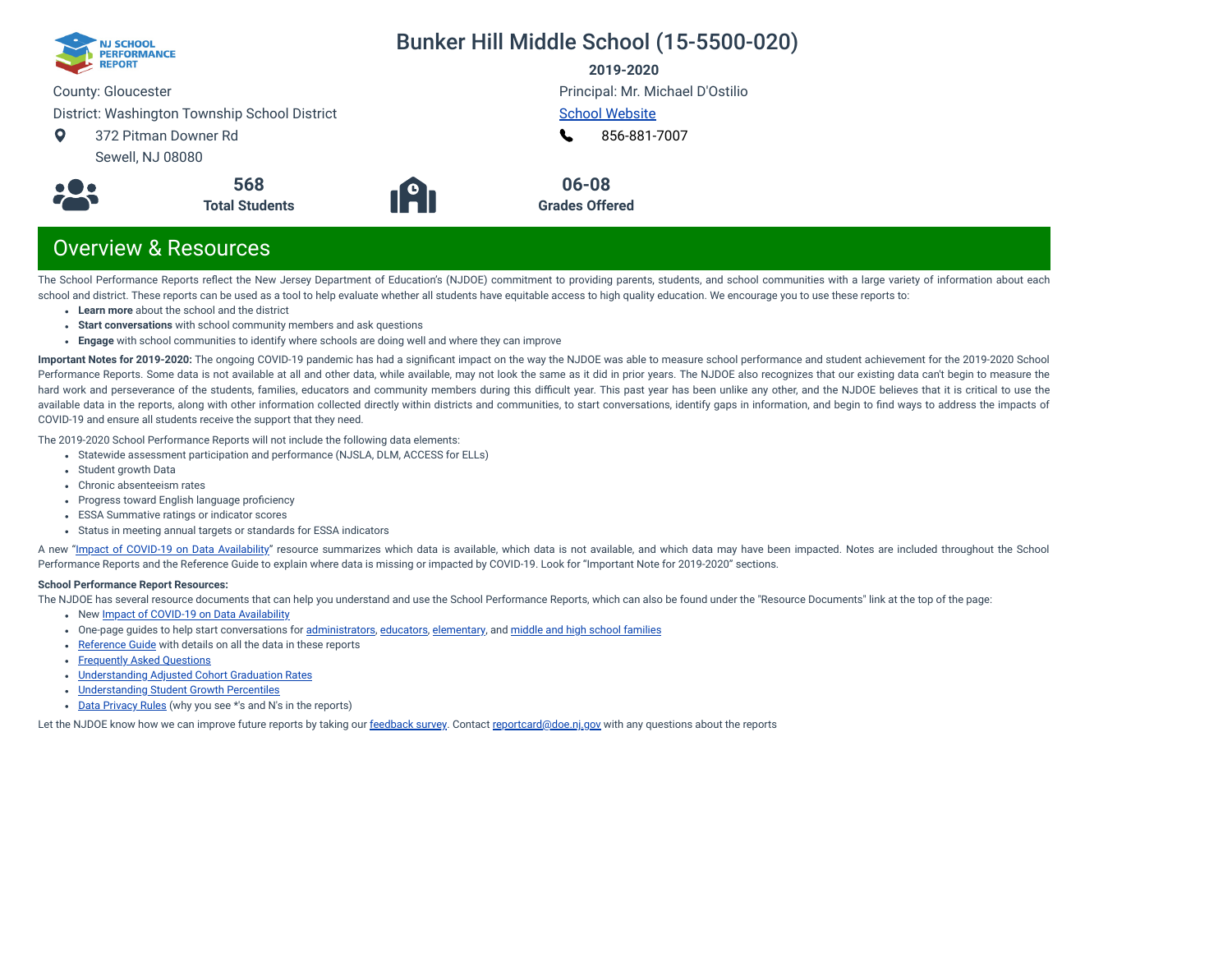

(15-5500-020) 2019-2020

#### **Report Key:**

**\*** Data is not displayed in order to protect student privacy **\*\*** Accountability calculations require 20 or more students

- **N** No Data is available to display
- **†** This indicates a table specific note,see note below table

## Overview & Resources

#### **School Contact Information**

This table contains contact information including principal name, address, phone number, email address, and social media information, if provided.

| <b>Type</b>           | <b>Contact Information</b>             |
|-----------------------|----------------------------------------|
| County                | Gloucester                             |
| District              | Washington Township School District    |
| <b>Principal Name</b> | Mr. Michael D'Ostilio                  |
| Address               | 372 Pitman Downer Rd, Sewell, NJ 08080 |
| <b>Phone Number</b>   | 856-881-7007                           |
| Email Address         | <u>mdostilio@wtps.org</u>              |
| Website               | www.wtps.org/bunkerhill                |
| Facebook              | https://www.facebook.com/TWPSchools/   |
| Twitter               | https://twitter.com/Official_BHMS      |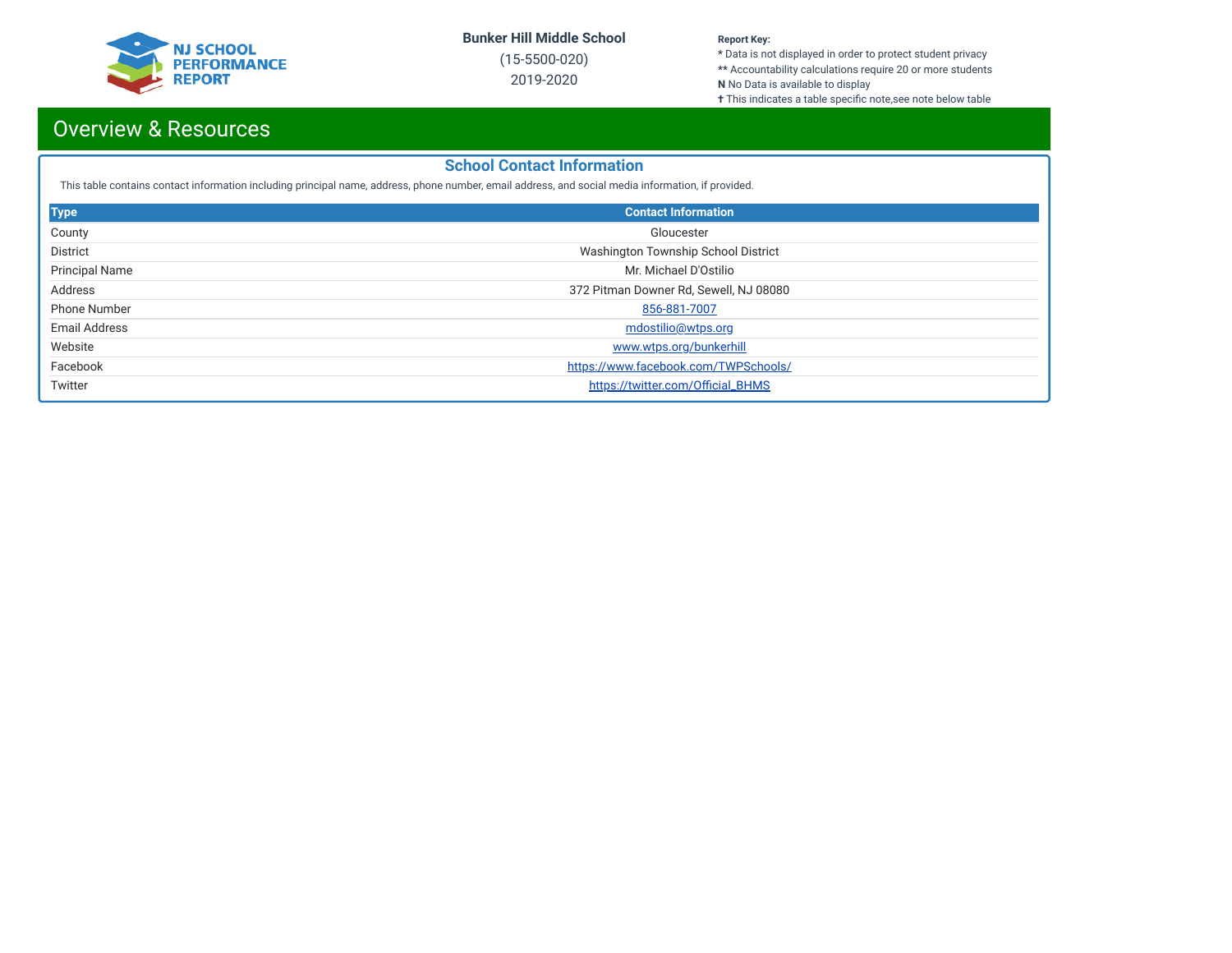

(15-5500-020) 2019-2020

#### **Report Key:**

**\*** Data is not displayed in order to protect student privacy **\*\*** Accountability calculations require 20 or more students

- **N** No Data is available to display
- **†** This indicates a table specific note,see note below table

### **Demographics**

Enrollment data reflects enrollment reported at the end of the school year and only includes students attending the school. Students that attend programs at other schools or outside of the district are not included in enrollment counts and percentages.

#### **Enrollment Trends by Grade**

This table shows the number of students enrolled by grade for the past three school years. Any students enrolled outside of the grades offered will be included in the total enrollment.

| Grade | 2017-18 | 2018-19 | 2019-20 |
|-------|---------|---------|---------|
| h     | 188     | 191     | 179     |
|       | 191     | 184     | 202     |
| 8     | 213     | 198     | 187     |
| Total | 592     | 573     | 568     |

### **Enrollment Trends by Student Group**

This table shows the percentage of students by student group for the past three school years. Note that 2019-20 is the first year that data was collected for non-binary/undesignated gender and, as a result, the 2019-20 data may not be a true representation of the student population. Additionally, to protect student privacy, gender percentages for 2019-20 are rounded to the nearest 0.5.

| <b>Student Group</b>                       | 2017-18 | 2018-19 | 2019-20 |
|--------------------------------------------|---------|---------|---------|
| Female                                     | 50.2%   | 50.8%   | 49.5%   |
| Male                                       | 49.8%   | 49.2%   | 50.5%   |
| Non-Binary/Undesignated Gender             |         |         | 1%      |
| <b>Economically Disadvantaged Students</b> | 21.3%   | 22.5%   | 24.8%   |
| <b>Students with Disabilities</b>          | 15.7%   | 15.0%   | 16.7%   |
| <b>English Learners</b>                    | 0.0%    | 0.0%    | 0.2%    |
| Homeless Students                          | 0.2%    | 0.0%    | 0.4%    |
| Students in Foster Care                    | 0.2%    | 0.2%    | 0.4%    |
| Military-Connected Students                | 0.0%    | 0.0%    | 0.0%    |
| <b>Migrant Students</b>                    | 0.0%    | 0.0%    | 0.0%    |

#### **Enrollment by Racial and Ethnic Group**

This table shows the percentage of students by racial and ethnic group for the past three school years.

| <b>Racial And Ethnic Group</b>      | 2017-18 | 2018-19 | 2019-20 |
|-------------------------------------|---------|---------|---------|
| White                               | 81.1%   | 78.4%   | 77.6%   |
| Hispanic                            | 6.1%    | 7.2%    | 7.0%    |
| Black or African American           | 5.1%    | 7.3%    | 7.6%    |
| Asian                               | 4.7%    | 4.9%    | 4.6%    |
| Native Hawaiian or Pacific Islander | 0.2%    | 0.2%    | 0.4%    |
| American Indian or Alaska Native    | 0.0%    | 0.0%    | 0.0%    |
| Two Or More Races                   | 2.9%    | 2.1%    | 2.8%    |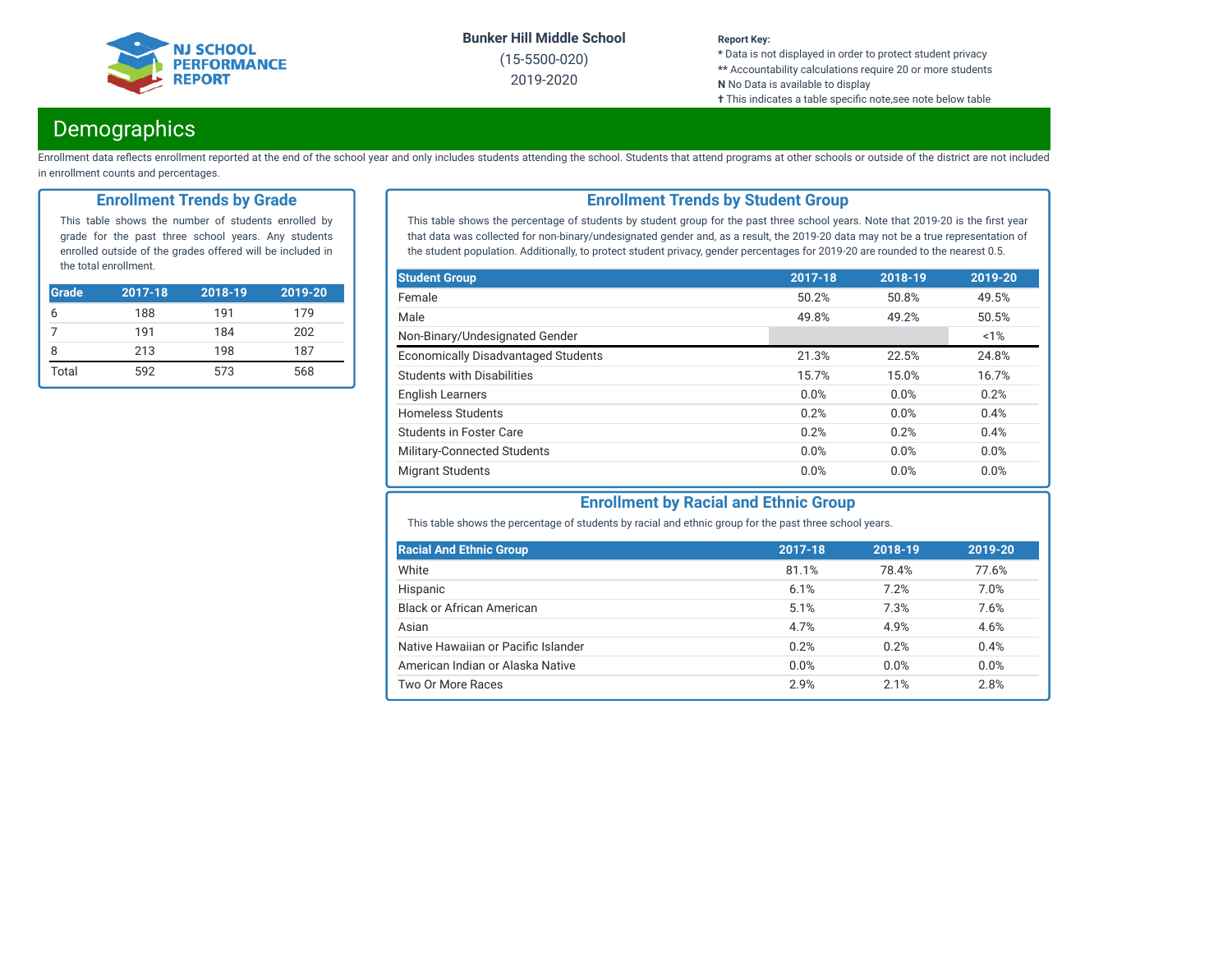

(15-5500-020) 2019-2020

#### **Report Key:**

**\*** Data is not displayed in order to protect student privacy **\*\*** Accountability calculations require 20 or more students **N** No Data is available to display

**†** This indicates a table specific note,see note below table

## **Demographics**

Enrollment data reflects enrollment reported at the end of the school year and only includes students attending the school. Students that attend programs at other schools or outside of the district are not included in enrollment counts and percentages.

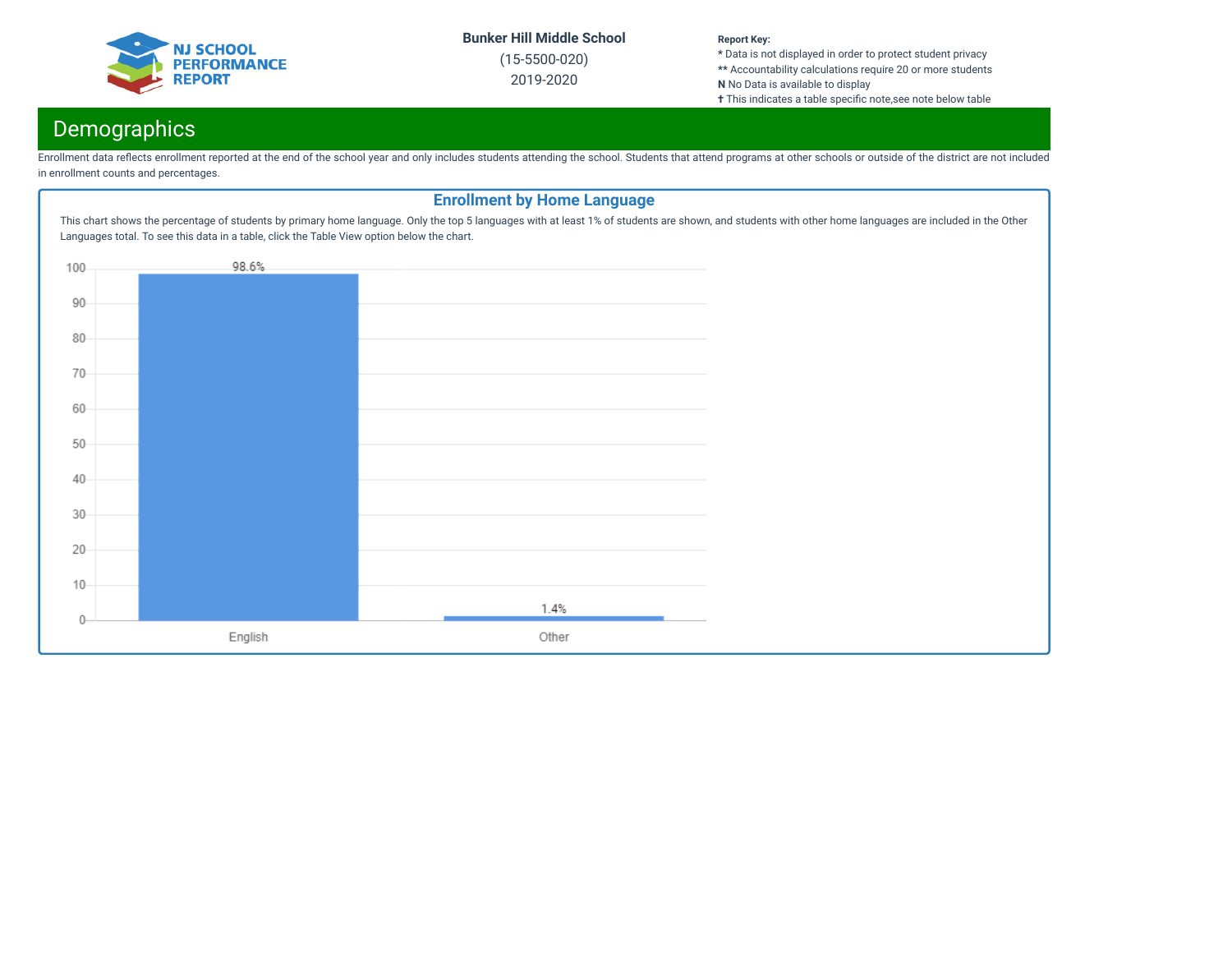

(15-5500-020) 2019-2020

#### **Report Key:**

**\*** Data is not displayed in order to protect student privacy **\*\*** Accountability calculations require 20 or more students **N** No Data is available to display **†** This indicates a table specific note,see note below table

## Student Growth

Student growth is a measure of how much students are learning each year. Each student receives a Student Growth Percentile (SGP) for English Language Arts (ELA) in grades 4 through 8 and for Mathematics in grades 4 through 7 that explains their progress compared to students who had the same test scores in previous years.

A student's SGP falls between 1 and 99 and can be grouped into three levels:

**Low Growth:** Less than 35

**Typical Growth:** Between 35 and 65

**High Growth:** Greater than 65

If the student growth percentiles for all students in the school are ordered from smallest to largest, the median student growth percentile (mSGP) for the school is the percentile in the middle of that list. Watch a short video about Student Growth [Percentiles](http://digitallearning.pcgus.com/NJSMART/sgps/story.html) that explains how they are calculated for students and how median Student Growth Percentiles (mSGP) are calculated for groups of students.

Important note for 2019-20: Due to the cancellation of statewide assessments as a result of the COVID-19 pandemic, student growth percentile were not calculated and will not be reported for the 2019-20 school year. Tables showing 2019-20 median student growth percentiles and other measures of student growth will not be included in this report.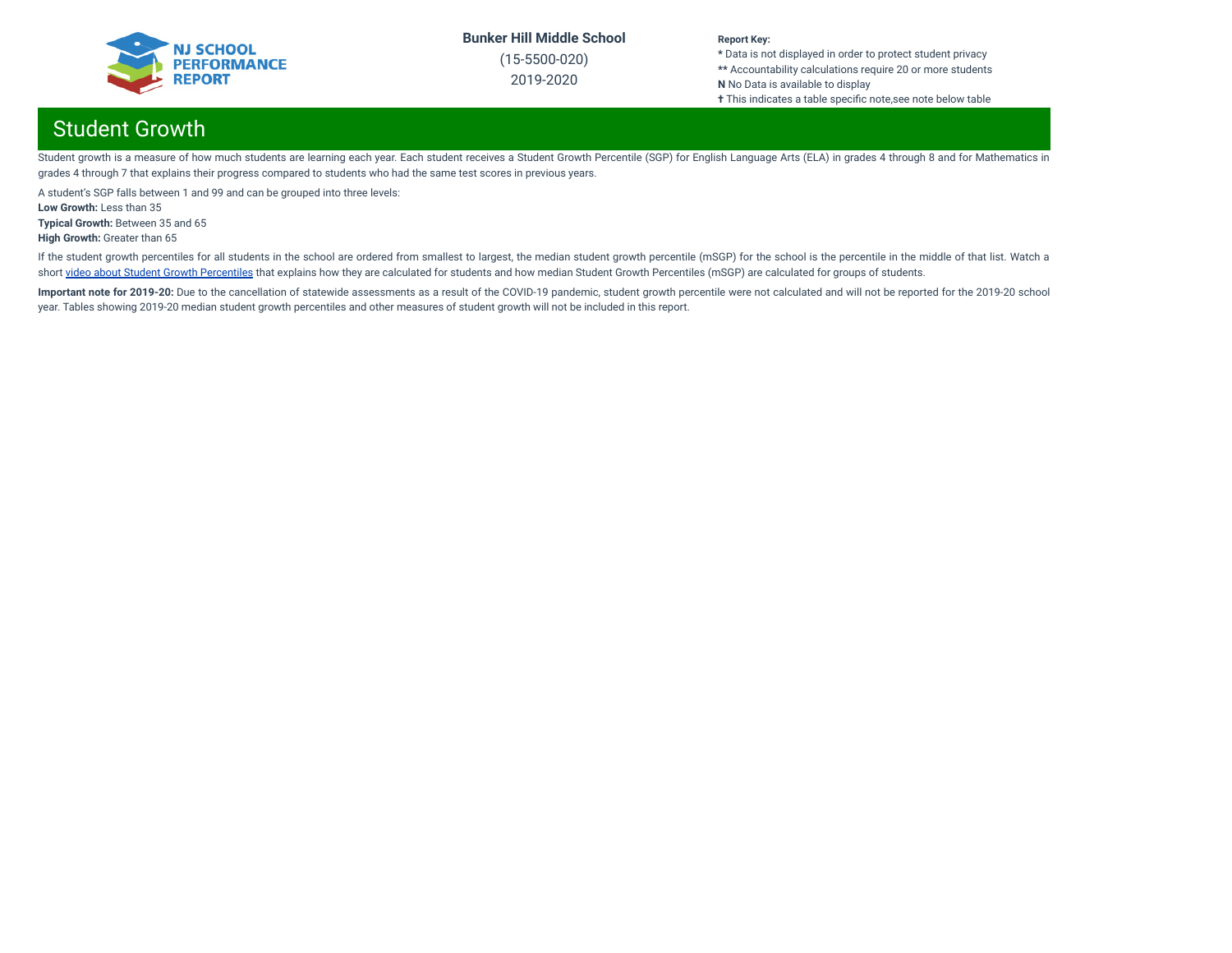

(15-5500-020) 2019-2020

#### **Report Key:**

**\*** Data is not displayed in order to protect student privacy **\*\*** Accountability calculations require 20 or more students **N** No Data is available to display **†** This indicates a table specific note, see note below table

## Student Growth

#### **Student Growth Trends and Progress**

These graphs illustrate trends in student growth over the last three years. Student growth is measured by median student growth percentile. The table below tells us how student growth over the last three years compares to the state standard of 40-59.5 and to the statewide median.

Important note for 2019-20: Due to the cancellation of statewide assessments as a result of the COVID-19 pandemic, student growth percentile were not calculated and will not be reported for the 2019-20 school year.





| <b>Performance Measure</b>                  | 2017-18 ELA | 2018-19 ELA | 2019-20 ELA | 2017-18 Math | ′ 2018-19 Math⊥ | 2019-20 Math |
|---------------------------------------------|-------------|-------------|-------------|--------------|-----------------|--------------|
| Median Student Growth Percentile            |             |             |             | 38.5         |                 |              |
| Met Standard (40-59.5)?                     | Not Met     | Not Met     |             | Not Met      | Met Standard    |              |
| Statewide: Median Student Growth Percentile | 50          | 50          |             | 50           | 50              |              |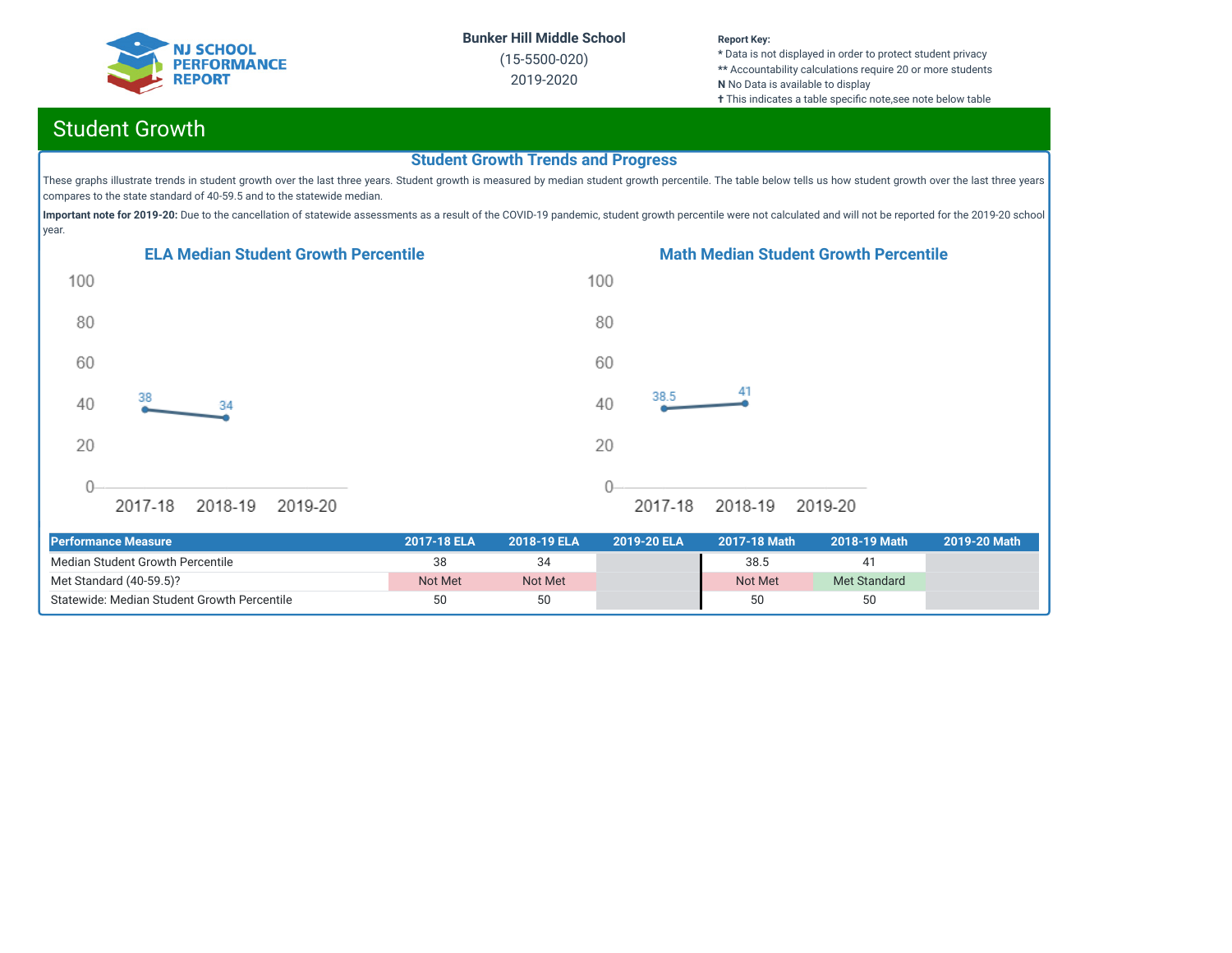

(15-5500-020) 2019-2020

#### **Report Key:**

**\*** Data is not displayed in order to protect student privacy **\*\*** Accountability calculations require 20 or more students **N** No Data is available to display

**†** This indicates a table specific note,see note below table

### Academic Achievement

Important note for 2019-20: Due to the cancellation of statewide assessments and a federal waiver as a result of the COVID-19 pandemic, statewide assessment results for the New Jersey Student Learning Assessments (NJSLA), Dynamic Learning Maps (DLM), and ACCESS for ELLs assessments and related accountability measures are not available and will not be reported for the 2019-20 school year. Tables showing 2019-20 statewide assessment results and related accountability measures will not be included in this report.

#### **English Language Arts and Mathematics Performance Trends**

These graphs show trends in the Proficiency Rate for Federal Accountability over the last three years. The data includes the results of students taking both the statewide assessment (NJSLA for 2018-19 and PARCC for 2017-18) and the DLM alternate assessment. The Proficiency Rate for Federal Accountability measures the percentage of students that met or exceeded expectations on the assessments (NJSLA/PARCC or DLM) with an adjustment made if the participation rate is below 95% to ensure reporting on at least 95% of students. NJSLA/PARCC results include only students in grades 3 through 10. Students that were enrolled for less than half a school year are excluded from performance results. The table below provides participation rates, proficiency rates, annual targets and status in meeting the targets, and statewide proficiency rates.

**Important note for 2019-20:** Due to the cancellation of statewide assessments and a federal waiver as a result of the COVID-19 pandemic, statewide assessment results are not available.







2017-18 2018-19 2019-20

| <b>Performance Measure</b>                            | 2017-18 ELA       | 2018-19 ELA       | 2019-20 ELA | 2017-18 Math | 2018-19 Math | 2019-20 Math |
|-------------------------------------------------------|-------------------|-------------------|-------------|--------------|--------------|--------------|
| <b>Participation Rate</b>                             | 95.8%             | 97.0%             |             | 95.8%        | 96.9%        |              |
| Proficiency Rate for Federal Accountability           | 58.8%             | 56.9%             |             | 38.8%        | 43.4%        |              |
| <b>Annual Target</b>                                  | 54.5%             | 55.9%             |             | 43.7%        | 45.7%        |              |
| Met Annual Target?                                    | <b>Met Target</b> | <b>Met Target</b> |             | Not Met      | Met Targett  |              |
| Statewide Proficiency Rate for Federal Accountability | 56.7%             | 57.9%             |             | 45.0%        | 44.5%        |              |
| † Target was met within a confidence interval.        |                   |                   |             |              |              |              |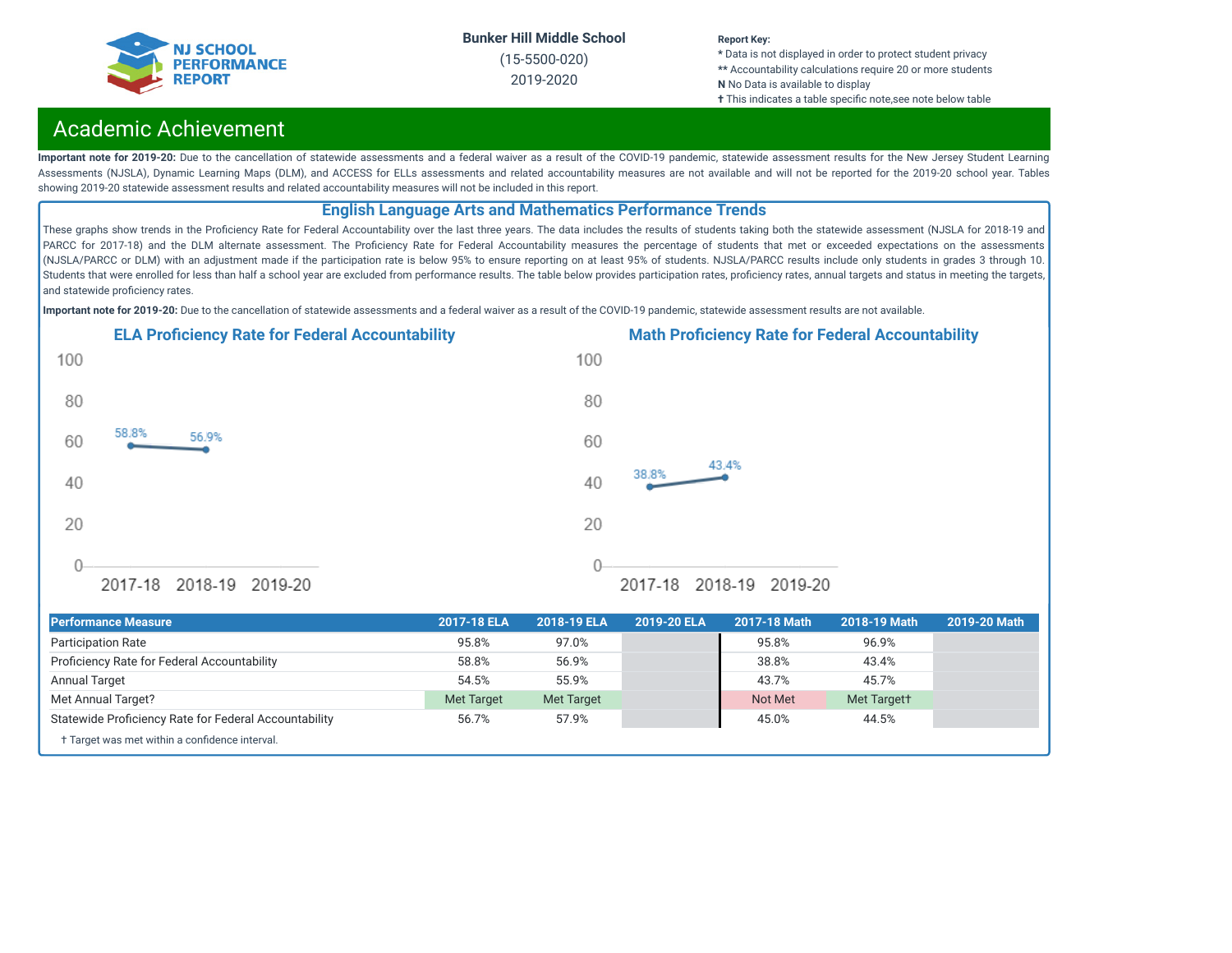

(15-5500-020) 2019-2020

#### **Report Key:**

**\*** Data is not displayed in order to protect student privacy **\*\*** Accountability calculations require 20 or more students **N** No Data is available to display

**†** This indicates a table specific note, see note below table

## Academic Achievement

Important note for 2019-20: Due to the cancellation of statewide assessments and a federal waiver as a result of the COVID-19 pandemic, statewide assessment results for the New Jersey Student Learning Assessments (NJSLA), Dynamic Learning Maps (DLM), and ACCESS for ELLs assessments and related accountability measures are not available and will not be reported for the 2019-20 school year. Tables showing 2019-20 statewide assessment results and related accountability measures will not be included in this report.

#### **English Language Arts Assessment - Performance Trends**

This graph shows the percentage of students who met or exceeded expectations on each grade level exam on the statewide assessment for English Language Arts (ELA) for the past three years. 2018-19 data is from the New Jersey Student Learning Assessment (NJSLA) and 2017-18 data is from the PARCC assessment.

**Important note for 2019-20:** Due to the cancellation of statewide assessments and a federal waiver as a result of the COVID-19 pandemic, statewide assessment results are not available.



#### **Percentage of Students Meeting/Exceeding Expectations**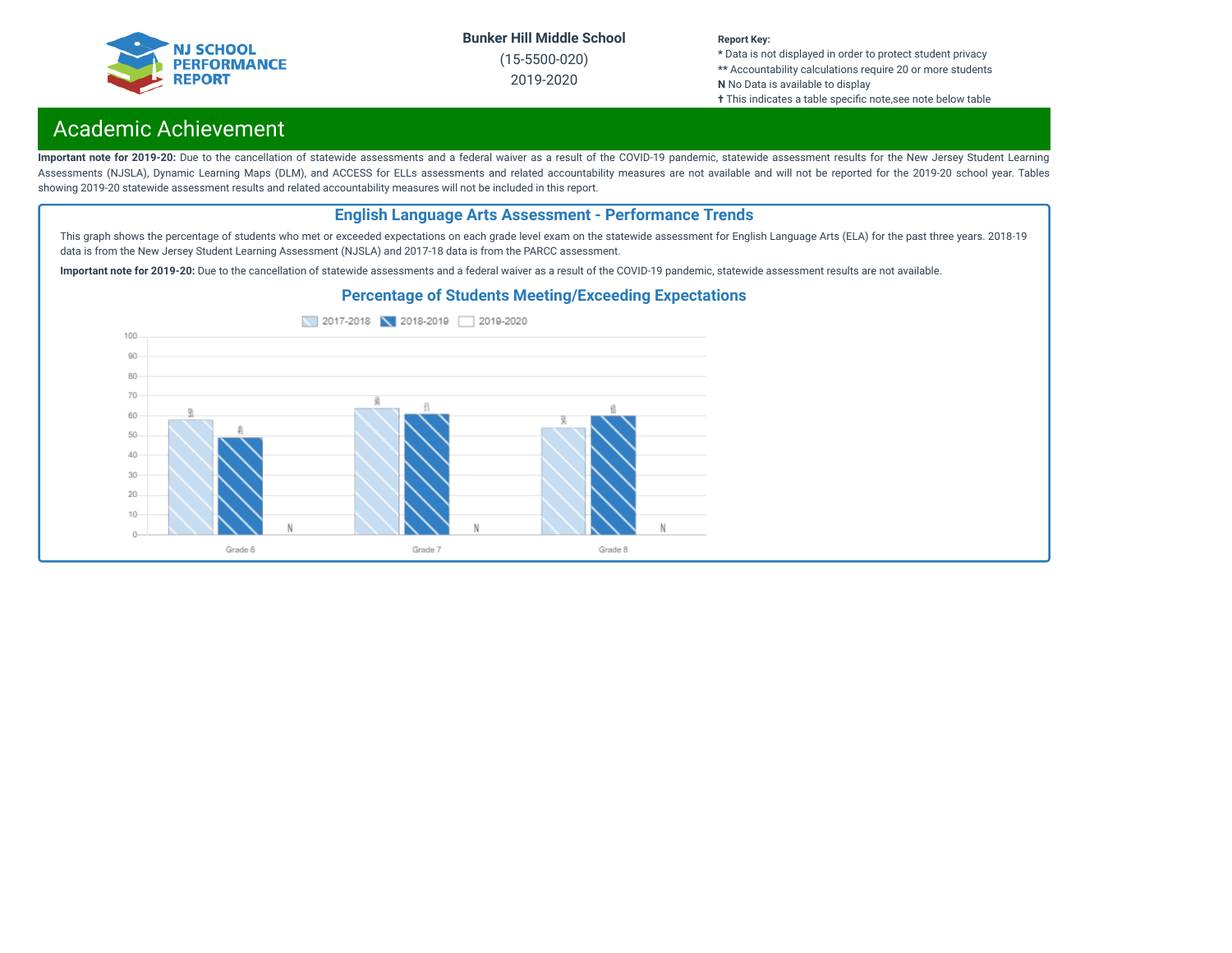

(15-5500-020) 2019-2020

#### **Report Key:**

**\*** Data is not displayed in order to protect student privacy **\*\*** Accountability calculations require 20 or more students **N** No Data is available to display **†** This indicates a table specific note, see note below table

## Academic Achievement

Important note for 2019-20: Due to the cancellation of statewide assessments and a federal waiver as a result of the COVID-19 pandemic, statewide assessment results for the New Jersey Student Learning Assessments (NJSLA), Dynamic Learning Maps (DLM), and ACCESS for ELLs assessments and related accountability measures are not available and will not be reported for the 2019-20 school year. Tables showing 2019-20 statewide assessment results and related accountability measures will not be included in this report.

#### **Mathematics Assessment – Performance Trends**

This graph shows the percentage of students who met or exceeded expectations on each grade level or end-of-course exam on the statewide assessment for Mathematics for the past three years. 2018-19 data is from the New Jersey Student Learning Assessment (NJSLA) and 2017-18 data is from the PARCC assessment.

Note: 2018-19 results for Algebra I, Geometry, and Algebra II do not include students in grade 11, but 2017-18 results do include students in grade 11. Therefore, trend data for these assessments may not be comparable.

**Important note for 2019-20:** Due to the cancellation of statewide assessments and a federal waiver as a result of the COVID-19 pandemic, statewide assessment results are not available.



#### **Percentage of Students Meeting/Exceeding Expectations**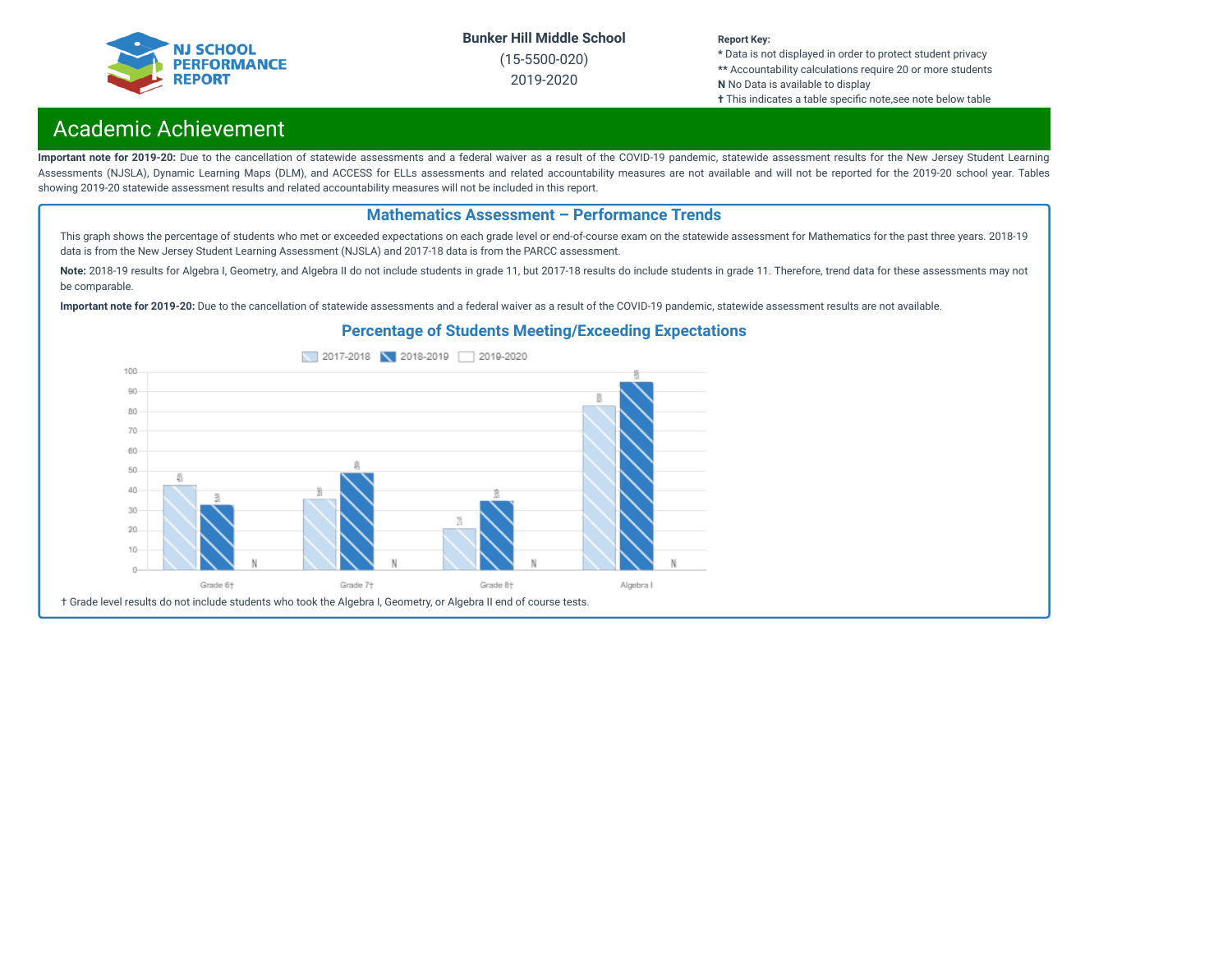

(15-5500-020) 2019-2020

#### **Report Key:**

**\*** Data is not displayed in order to protect student privacy **\*\*** Accountability calculations require 20 or more students **N** No Data is available to display **†** This indicates a table specific note, see note below table

### Academic Achievement

#### **DLM Alternate Assessment - Participation**

This table shows the number of students taking the Dynamic Learning Maps (DLM) alternate assessment, which tests academic progress in English Language Arts (ELA) and Mathematics for students with different types of significant cognitive disabilities.

**Important note for 2019-20:** Due to the cancellation of statewide assessments and a federal waiver as a result of the COVID-19 pandemic, DLM participation is not available for 2019-20.

#### **English Language Progress to Proficiency**

This table shows the percentage of English Learners who demonstrated the expected amount of growth on the ACCESS for ELLs 2.0 Assessment for English Language proficiency. A student's expected growth is based on the student's initial year proficiency level and student growth expectations are increased by equal intervals each year so that the student meets the proficiency cut score of 4.5 within five years. The table shows the annual target for the percentage of students making expected growth and whether that target was met.

**Important note for 2019-20:** Due to the cancellation of statewide assessments and a federal waiver as a result of the COVID-19 pandemic, English Language Progress to Proficiency is not available for 2019-20.

#### **English Language Proficiency Test -Participation and Performance**

This table shows, by years in district, the number of English learner students taking the ACCESS for ELLs 2.0 Assessment for English language proficiency and the percentage of students tested that received an overall score of 4.5 or above. Students must receive a score of 4.5 or higher to be considered for proficient status.

**Important note for 2019-20:** Due to the cancellation of statewide assessments and a federal waiver as a result of the COVID-19 pandemic, ACCESS for ELLs 2.0 assessment participation and performance are not available for 2019- 20.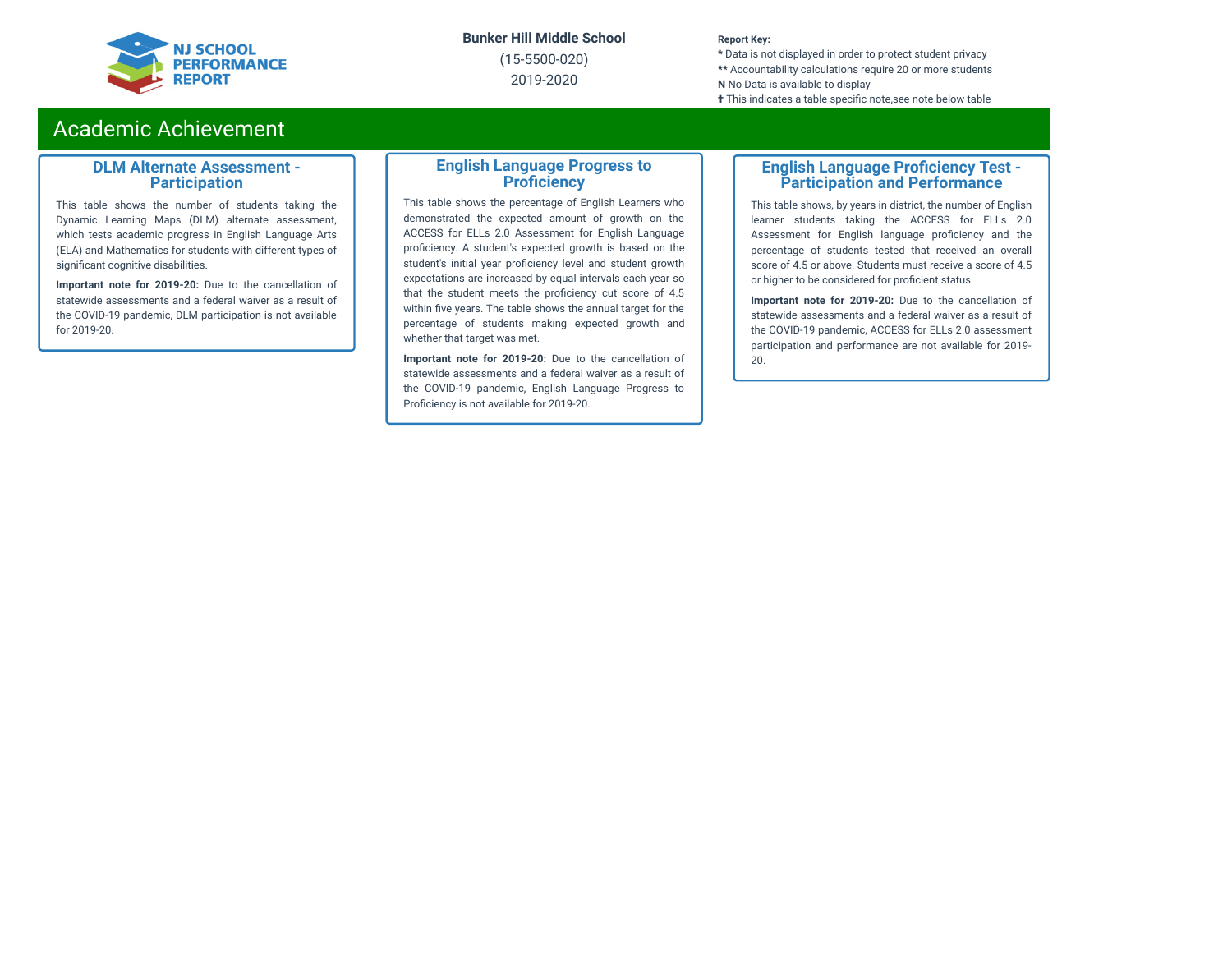

(15-5500-020) 2019-2020

#### **Report Key:**

**\*** Data is not displayed in order to protect student privacy **\*\*** Accountability calculations require 20 or more students **N** No Data is available to display

**†** This indicates a table specific note, see note below table

## Academic Achievement

The New Jersey Student Learning Assessment for Science (NJSLA-S) measures student proficiency with the New Jersey Student Learning Standards for Science. All students in grades 5, 8, and 11 will take the [NJSLA-Science](https://www.nj.gov/education/assessment/sla/science/) assessment. Students receive a score of Level 1, 2, 3, or 4 where levels 3 and 4 represent proficiency. Visit the NJSLA-Science website for more information about NJSLA-S. These results do not include students that took the Dynamic Learning Maps (DLM) Science [assessment](https://www.nj.gov/education/schools/achievement/), visit the assessment reports page for DLM results.

Important note for 2019-20: Due to the cancellation of statewide assessments and a federal waiver as a result of the COVID-19 pandemic, statewide assessment results are not available for 2019-20. Tables showing 2019-20 NJSLA Science assessment results will not be included in this report.

#### **NJSLA Science Assessment: Grade 8 Summary**

This table shows how students performed on the NJSLA Science assessment. Students scoring at Level 3 or 4 are considered proficient.

**Important note for 2019-20:** Due to the cancellation of statewide assessments and a federal waiver as a result of the COVID-19 pandemic, statewide assessment results for NJSLA Science are not available for 2019-20.

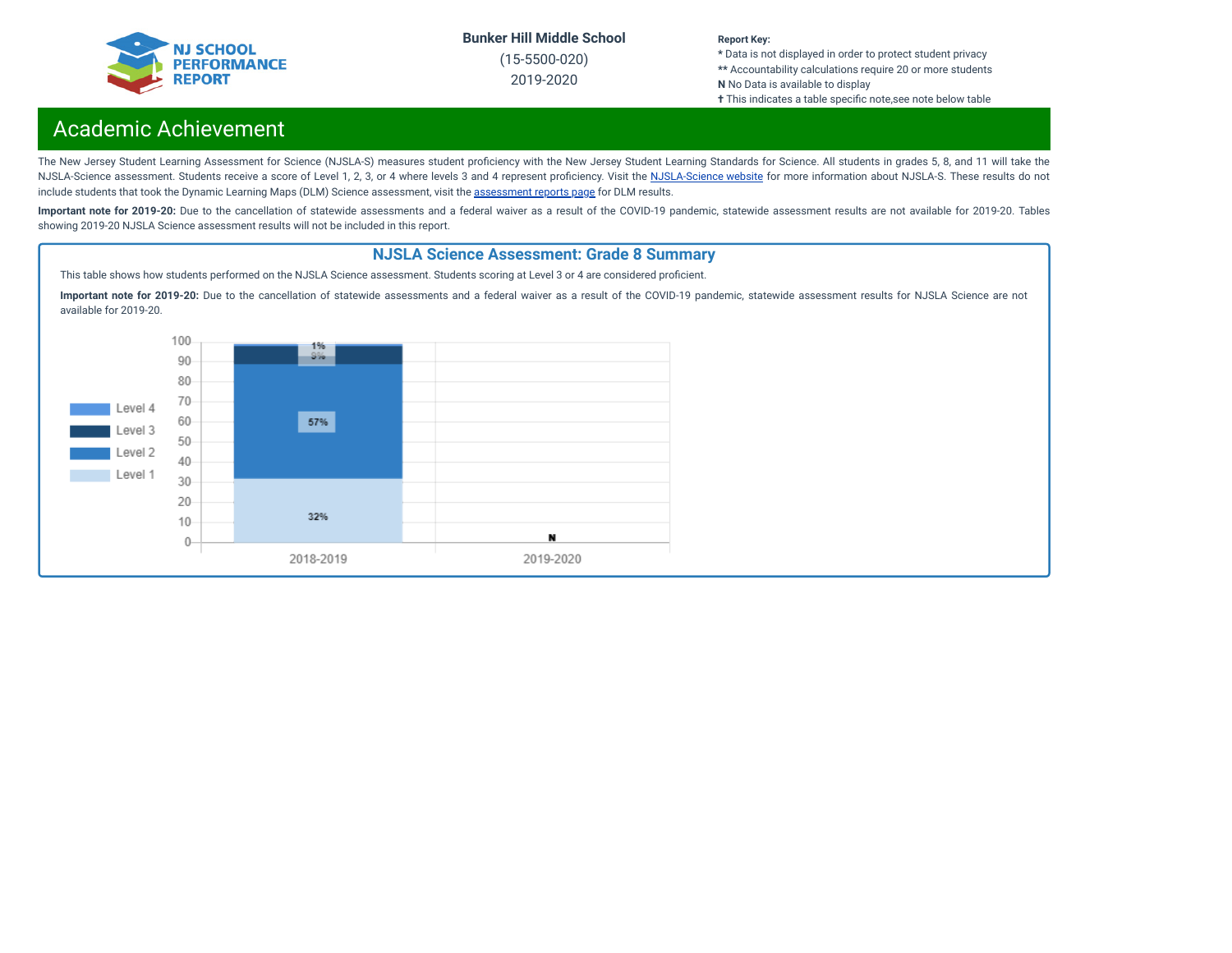

(15-5500-020) 2019-2020

#### **Report Key:**

**\*** Data is not displayed in order to protect student privacy **\*\*** Accountability calculations require 20 or more students **N** No Data is available to display

**†** This indicates a table specific note,see note below table

# College and Career Readiness

Information about New Jersey Student Learning [Standards](https://www.nj.gov/education/cccs/) can be found on the NJDOE website.

| <b>Mathematics - Course Participation</b>                                                                                                                                                                          |           |                 |                   |  |  |  |
|--------------------------------------------------------------------------------------------------------------------------------------------------------------------------------------------------------------------|-----------|-----------------|-------------------|--|--|--|
| This table shows the number of students who were enrolled in Mathematics courses by grade and subject area. Students are counted more than once if they were enrolled in courses across multiple<br>subject areas. |           |                 |                   |  |  |  |
| <b>Grade</b>                                                                                                                                                                                                       | Algebra I | <b>Geometry</b> | <b>Other Math</b> |  |  |  |
| 6                                                                                                                                                                                                                  |           |                 | 175               |  |  |  |
|                                                                                                                                                                                                                    |           |                 | 198               |  |  |  |
|                                                                                                                                                                                                                    | 42        |                 | 135               |  |  |  |
| Total                                                                                                                                                                                                              |           |                 | 508               |  |  |  |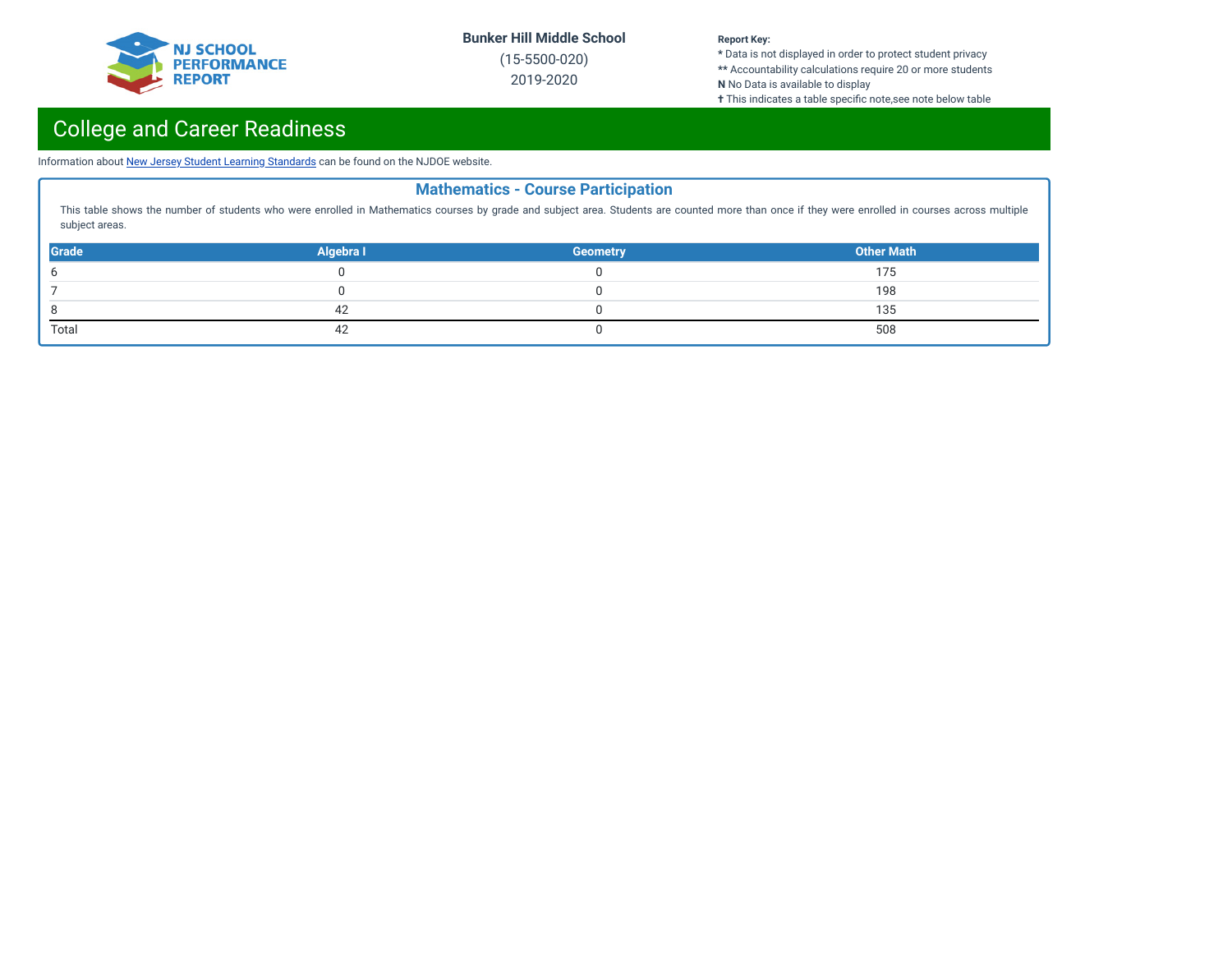

(15-5500-020) 2019-2020

#### **Report Key:**

**\*** Data is not displayed in order to protect student privacy **\*\*** Accountability calculations require 20 or more students **N** No Data is available to display

**†** This indicates a table specific note,see note below table

# College and Career Readiness

Information about New Jersey Student Learning [Standards](https://www.nj.gov/education/cccs/) can be found on the NJDOE website.

|                                                                                                                                                                                                                | <b>World Languages - Course Participation</b> |               |                |              |               |                |                        |  |
|----------------------------------------------------------------------------------------------------------------------------------------------------------------------------------------------------------------|-----------------------------------------------|---------------|----------------|--------------|---------------|----------------|------------------------|--|
| This table shows the number of students who were enrolled in World Languages courses by grade and language. Students are counted more than once if they were enrolled in courses across multiple<br>languages. |                                               |               |                |              |               |                |                        |  |
| Grade                                                                                                                                                                                                          | <b>Spanish</b>                                | <b>French</b> | <b>Italian</b> | <b>Latin</b> | <b>German</b> | <b>Chinese</b> | <b>Other Languages</b> |  |
|                                                                                                                                                                                                                | 76                                            | 42            |                |              | 36            |                |                        |  |
|                                                                                                                                                                                                                | 92                                            | 49            |                |              | 25            |                |                        |  |
|                                                                                                                                                                                                                |                                               | 40            |                |              | 35            |                |                        |  |
| Total                                                                                                                                                                                                          | 239                                           | 131           |                |              | 96            |                |                        |  |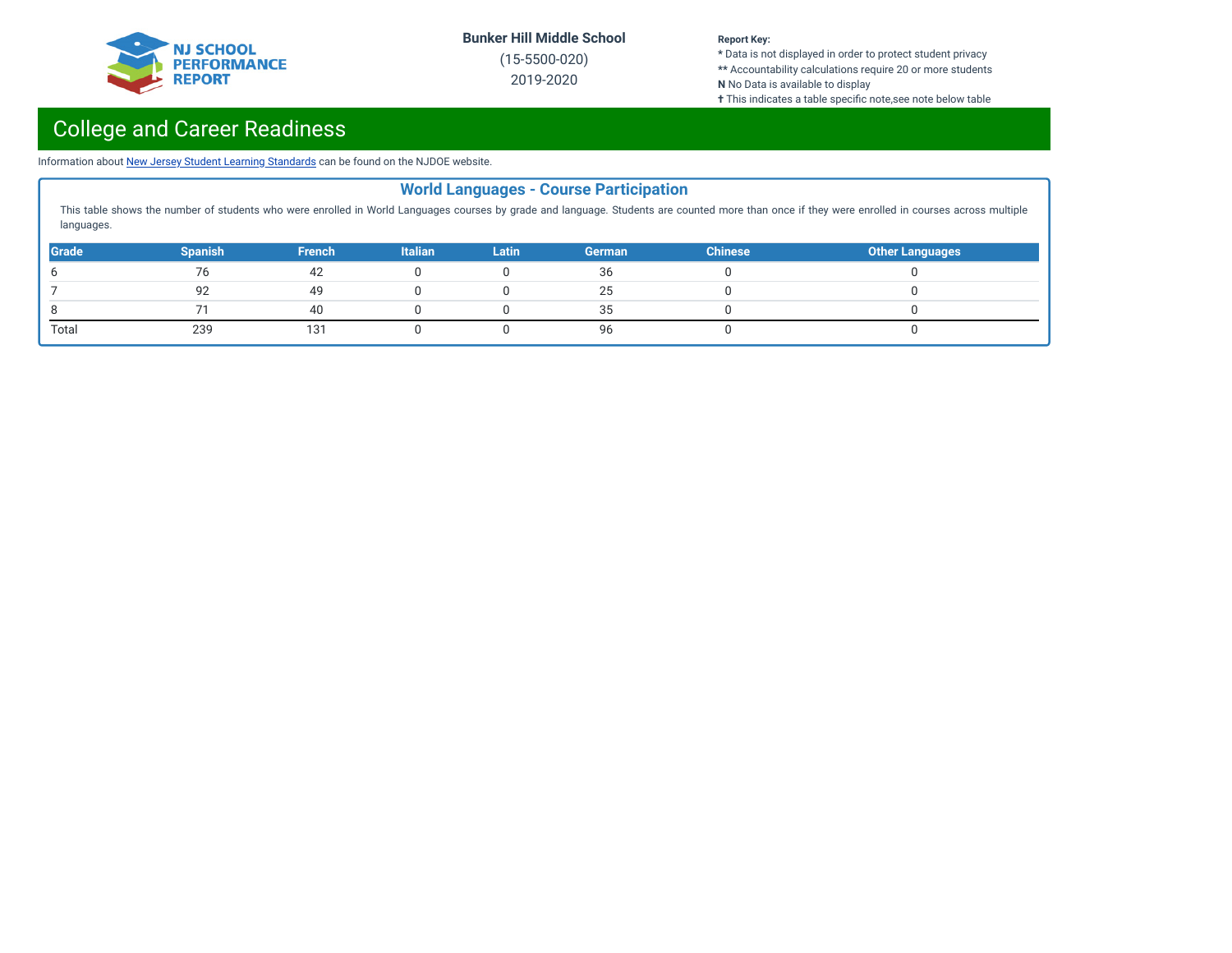

(15-5500-020) 2019-2020

#### **Report Key:**

**\*** Data is not displayed in order to protect student privacy **\*\*** Accountability calculations require 20 or more students **N** No Data is available to display

**†** This indicates a table specific note,see note below table

## College and Career Readiness

Information about New Jersey Student Learning [Standards](https://www.nj.gov/education/cccs/) can be found on the NJDOE website.

### **Computer Science and Information Technology – Course Participation**

This table shows the number of students who were enrolled in Computer Science and Information Technology (IT) courses by grade and subject area. Students are counted more than once if they were enrolled in courses across multiple subject areas. The last two rows show the number of students enrolled in Advanced Placement (AP) or International Baccalaureate (IB) courses and Dual Enrollment courses by subject area. Subject areas where AP/IB courses are not offered are grayed out.

| <b>Grade</b> | <b>Computer Programming</b> | <b>Computing Systems</b> | <b>Other Computer Science</b> | <b>Networking</b> | Information Systems | <b>Other IT</b> |
|--------------|-----------------------------|--------------------------|-------------------------------|-------------------|---------------------|-----------------|
|              |                             |                          |                               |                   |                     |                 |
|              |                             |                          |                               |                   |                     |                 |
|              |                             |                          |                               |                   |                     |                 |
| Total        |                             |                          |                               |                   |                     |                 |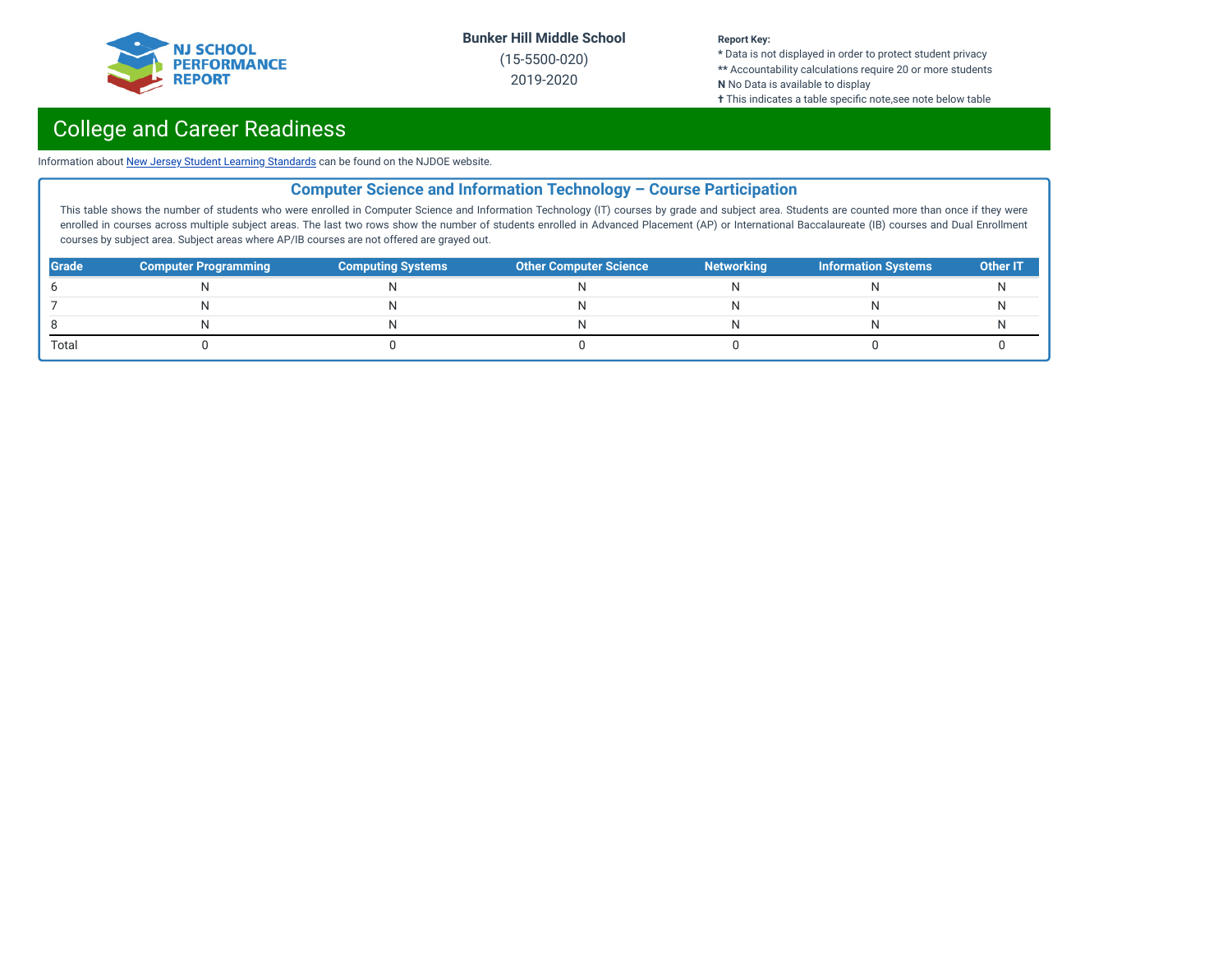

(15-5500-020) 2019-2020

#### **Report Key:**

**\*** Data is not displayed in order to protect student privacy **\*\*** Accountability calculations require 20 or more students **N** No Data is available to display

**†** This indicates a table specific note,see note below table

## College and Career Readiness

#### **Visual and Performing Arts – Course Participation**

The first set of graphs below show the percentages of students who were enrolled in any Visual and Performing Arts classes during the school year. The graphs at the bottom of the page show the percentages of students enrolled in at least one course within each of the four arts disciplines during the school year.



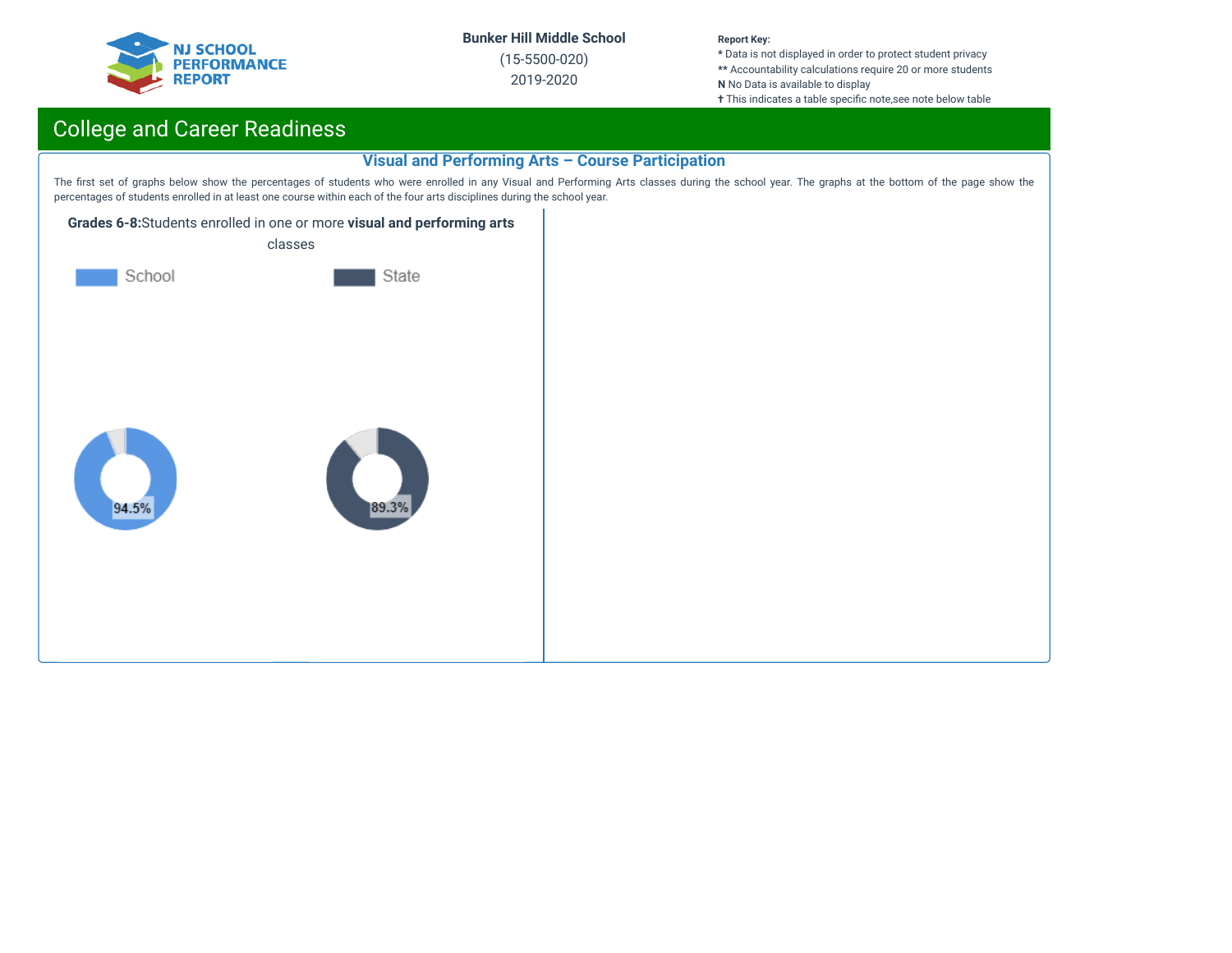

(15-5500-020) 2019-2020

#### **Report Key:**

**\*** Data is not displayed in order to protect student privacy **\*\*** Accountability calculations require 20 or more students **N** No Data is available to display

**†** This indicates a table specific note,see note below table

## College and Career Readiness

#### **Visual and Performing Arts – Course Participation**

The first set of graphs below show the percentages of students who were enrolled in any Visual and Performing Arts classes during the school year. The graphs at the bottom of the page show the percentages of students enrolled in at least one course within each of the four arts disciplines during the school year.

Students enrolled in one or more classes by discipline:

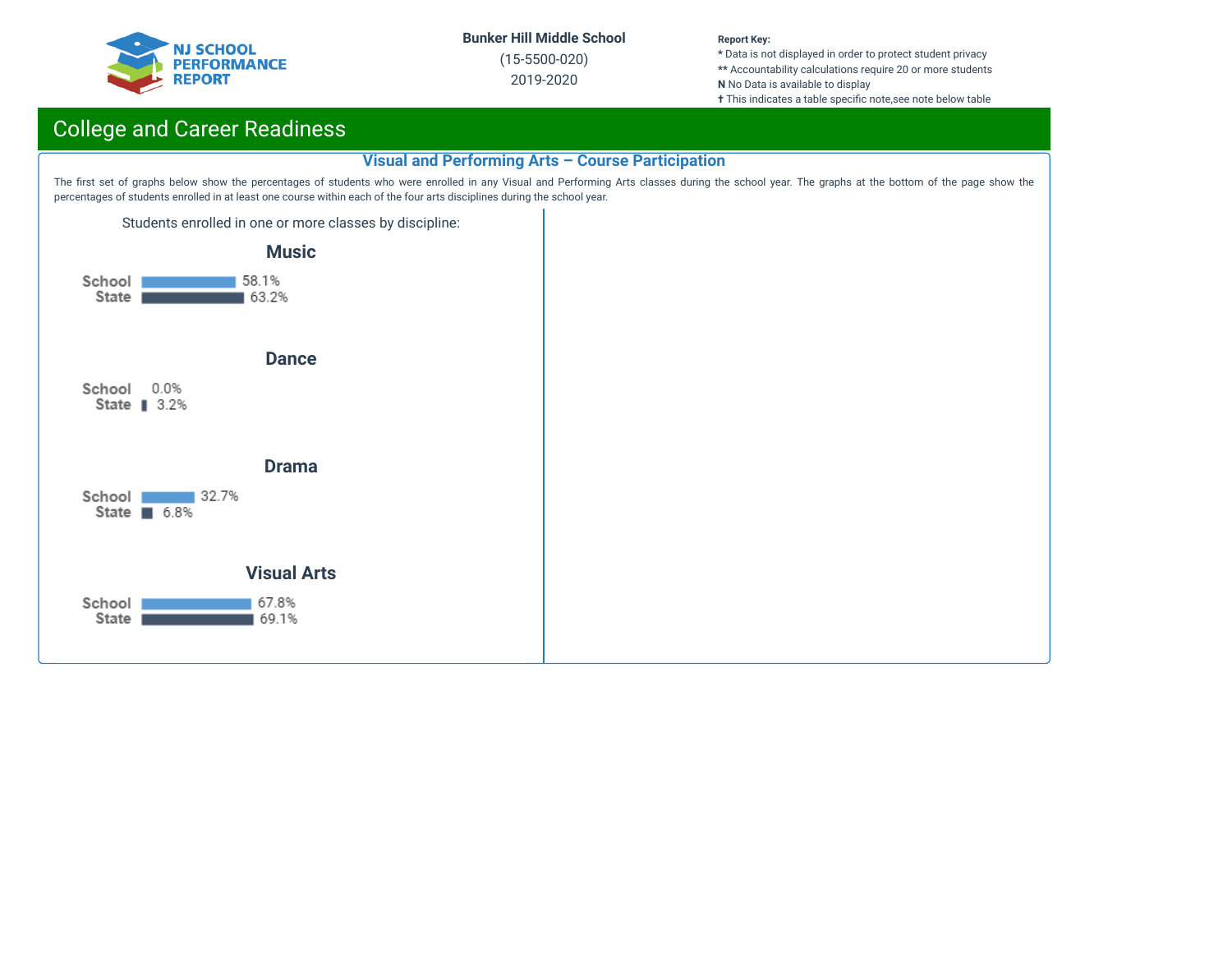

(15-5500-020) 2019-2020

#### **Report Key:**

**\*** Data is not displayed in order to protect student privacy **\*\*** Accountability calculations require 20 or more students **N** No Data is available to display **†** This indicates a table specific note,see note below table

## Climate and Environment

Student absences provide important information about a school's culture and climate. Research shows that absences impact a student's ability to succeed in school. The New Jersey Department of Education used input from New Jersey communities to select chronic absenteeism as its measure of school quality and student success for the ESSA accountability plan. **Chronic absenteeism** is dened as being absent for 10% or more of the days enrolled during the school year. A student who is not present for any reason, whether excused, unexcused, or for disciplinary action, is considered absent unless permitted by state statute or regulations. Students with fewer than 45 days in membership are excluded from attendance calculations.

Important Note for 2019-20: Due the COVID-19 pandemic, NJDOE received a federal waiver which removed the requirement to report on chronic absenteeism and related accountability measures for the 2019-20 school year. As a result, NJDOE will not report on chronic absenteeism and other attendance data for 2019-20. Tables showing 2019-20 attendance data will be hidden in this report.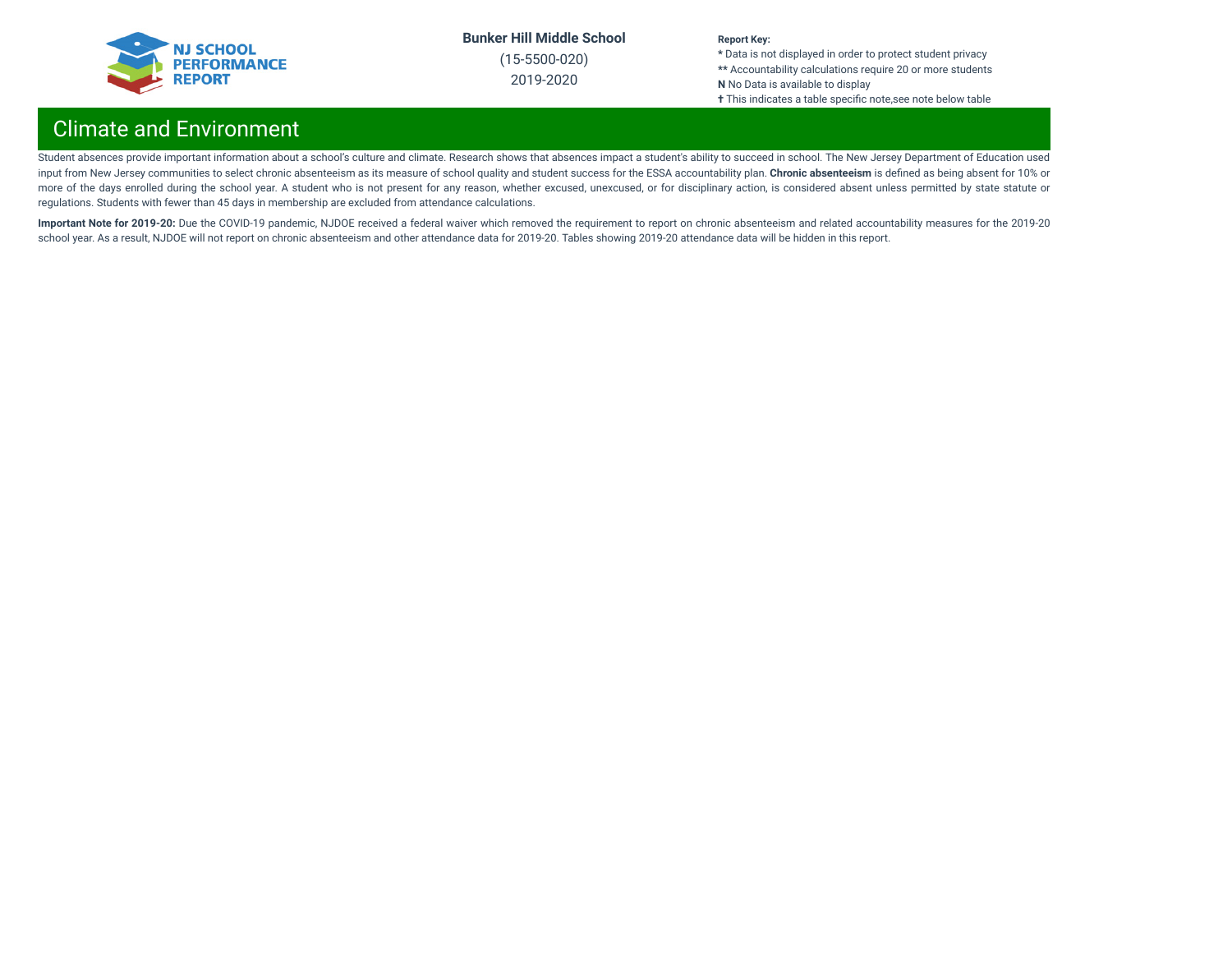

(15-5500-020) 2019-2020

#### **Report Key:**

**\*** Data is not displayed in order to protect student privacy **\*\*** Accountability calculations require 20 or more students **N** No Data is available to display **†** This indicates a table specific note, see note below table

## Climate and Environment

The New Jersey Department of Education migrated to a new reporting system, the Student Safety Data System (SSDS), starting in 2017-18, which includes improved definitions, new reporting fields, and updated guidance for reporting incidents. Comparing current data to data from 2016-17 and earlier could lead to inaccurate conclusions in many reporting categories. In addition to the 2018-19 data below, NJDOE is required, under ESSA, to report on the most recent, publicly-available Civil Rights Data Collection (CRDC) data, which can be found on the NJDOE School [Performance](https://www.nj.gov/education/schoolperformance/climate/) webpage.Please note that prior to school year 2017-2018, the CRDC and the State collection system, EVVRS, did not collect the same data elements. In an effort to better align the State system with the CRDC, the new Student Safety Data System (SSDS) collects all the required CRDC data elements. NJDOE is in the process of developing a reporting function for the SSDS which will allow LEAs to use the same data for both submissions.

Important note for 2019-20: Due to school closures as a result of [Executive](https://nj.gov/infobank/eo/056murphy/pdf/EO-107.pdf) Order 107, discipline data for the 2019-20 school year may not be comparable to prior or future school years and NJDOE recommends caution in making comparisons.

#### **Violence, Vandalism, HIB, and Substance Offenses**

This table shows the number of incidents reported by type. A single incident may be counted under multiple incident types. The total unique incidents row provides an unduplicated count of incidents. The last row shows the rate of incidents for every 100 students enrolled.

| <b>Incident Type</b>                     | <b>Number of Incidents</b> |
|------------------------------------------|----------------------------|
| Violence                                 | 10                         |
| Weapons                                  | 0                          |
| Vandalism                                | 2                          |
| Substances                               |                            |
| Harassment, Intimidation, Bullying (HIB) | 4                          |
| <b>Total Unique Incidents</b>            | 17                         |
| Incidents Per 100 Students Enrolled      | 2.99                       |

#### **Police Notifications**

This table shows, by incident type, the number of cases where an incident led to police notification.

| <b>Incident Type</b>                     | <b>Incidents Reported to Police</b> |
|------------------------------------------|-------------------------------------|
| Violence                                 | 4                                   |
| Weapons                                  | 0                                   |
| Vandalism                                | 0                                   |
| Substances                               |                                     |
| Harassment, Intimidation, Bullying (HIB) | O                                   |
| Other Incidents Leading to Removal       | O                                   |
|                                          |                                     |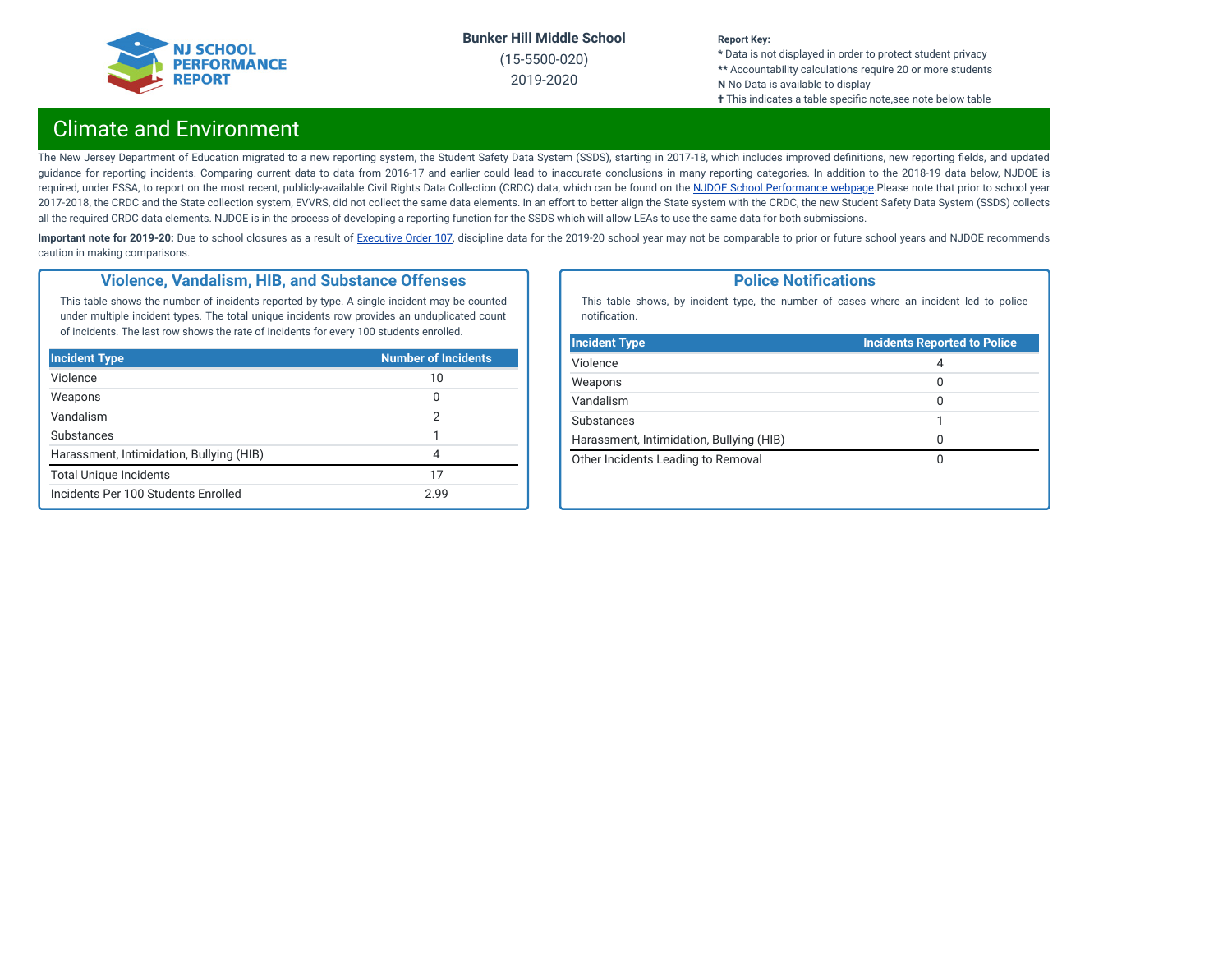

(15-5500-020) 2019-2020

#### **Report Key:**

**\*** Data is not displayed in order to protect student privacy **\*\*** Accountability calculations require 20 or more students **N** No Data is available to display **†** This indicates a table specific note,see note below table

## Climate and Environment

The New Jersey Department of Education migrated to a new reporting system, the Student Safety Data System (SSDS), starting in 2017-18, which includes improved definitions, new reporting fields, and updated guidance for reporting incidents. Comparing current data to data from 2016-17 and earlier could lead to inaccurate conclusions in many reporting categories. In addition to the 2018-19 data below, NJDOE is required, under ESSA, to report on the most recent, publicly-available Civil Rights Data Collection (CRDC) data, which can be found on the NJDOE School [Performance](https://www.nj.gov/education/schoolperformance/climate/) webpage.Please note that prior to school year 2017-2018, the CRDC and the State collection system, EVVRS, did not collect the same data elements. In an effort to better align the State system with the CRDC, the new Student Safety Data System (SSDS) collects all the required CRDC data elements. NJDOE is in the process of developing a reporting function for the SSDS which will allow LEAs to use the same data for both submissions.

Important note for 2019-20: Due to school closures as a result of [Executive](https://nj.gov/infobank/eo/056murphy/pdf/EO-107.pdf) Order 107, discipline data for the 2019-20 school year may not be comparable to prior or future school years and NJDOE recommends caution in making comparisons.

#### **Harassment, Intimidation, and Bullying (HIB) Investigations**

This table shows, by the nature of the incident, the number of alleged and confirmed Harassment, Intimidation, and Bulling (HIB) investigations. The nature of an incident is based on the protected categories listed below, and the nature of a single HIB investigation may include multiple categories. All confirmed incidents must have an identified nature.

| HIB Nature (Protected Category) HIB Alleged HIB Confirmed Total HIB Investigations |   |   |
|------------------------------------------------------------------------------------|---|---|
| Race                                                                               |   | 5 |
| Religion                                                                           |   |   |
| Ancestry                                                                           | 2 |   |
| Gender                                                                             |   |   |
| Sexual Orientation                                                                 |   |   |
| Disability                                                                         |   |   |
| Other                                                                              | 3 |   |
| No Identified Nature                                                               |   |   |

#### **Student Disciplinary Removals**

The first table shows, by removal type, the number and percentage of students who received disciplinary removals during the school year. Removal types include students receiving one or more in-school suspensions, one or more out-of-school suspensions, one or more suspension of any type, removal to another school or other educational program, expulsion with no further educational services, or arrest. The second table shows the total number of days missed due to out-of-school suspension for all students during the school year.

| <b>Removal Type</b>                   | <b>Number of</b><br><b>Students</b> | <b>Percent of</b><br><b>Students</b> |
|---------------------------------------|-------------------------------------|--------------------------------------|
| In-School Suspensions                 | 26                                  | 4.6%                                 |
| Out-of-School<br>Suspensions          | 15                                  | 2.6%                                 |
| Any Suspension                        | 30                                  | 5.3%                                 |
| Removal to other<br>education program | O                                   | 0.0%                                 |
| Expulsion                             | 0                                   | 0.0%                                 |
| Arrest                                | O                                   | 0.0%                                 |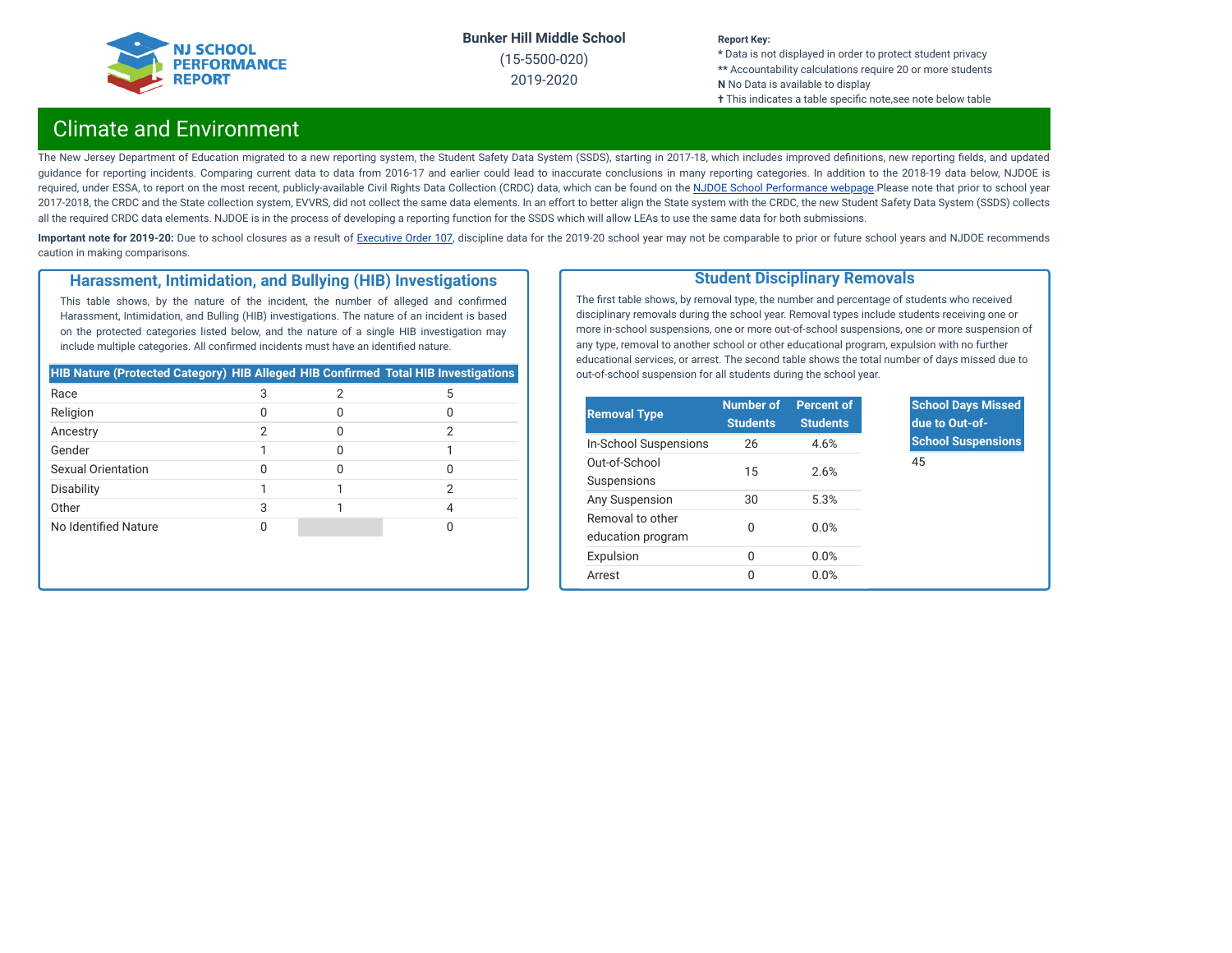

(15-5500-020) 2019-2020

#### **Report Key:**

**\*** Data is not displayed in order to protect student privacy **\*\*** Accountability calculations require 20 or more students **N** No Data is available to display

**†** This indicates a table specific note, see note below table

### Climate and Environment

#### **School Day**

This table shows the start and end times and length of school day for a typical student at this school. Instructional time is the amount of time that a typical student was engaged in instructional activities under the supervision of a certified teacher. Full time students attend this school for more than half of the school day and shared-time students attend the school for half of the school day or less.

**Important note for 2019-20:** The start and end times in this table may reflect standard hours for in-person instruction. These hours may have been adjusted due to remote or hybrid instruction schedules.

| <b>Category</b>                  | <b>School</b>   |
|----------------------------------|-----------------|
| <b>Typical Start Time</b>        | $7:55$ AM       |
| <b>Typical End Time</b>          | $2:50$ PM       |
| Length of School Day             | 6 Hrs. 55 Mins. |
| Full Time - Instructional Time   | 5 Hrs. 36 Mins. |
| Shared Time - Instructional Time | N               |

#### **Device Ratios**

This table typically includes information collected from the NJTRAx database. The NJDOE established the NJTRAx Digital Learning Readiness database to gauge the technology readiness of New Jersey schools and districts for online testing as well as to provide a tool to assist schools in determining readiness for digital learning. For more information about NJTRAx, visit the New Jersey Digital Learning and [Assessment](https://njdigitallearning.org/njtrax/) Portal.

**Important Note for 2019-2020:** [Executive](https://nj.gov/infobank/eo/056murphy/pdf/EO-107.pdf) Order 107 required all schools to close and cease in-person instruction, and schools switched to remote instruction. As a result, the number of devices available in each school was not consistent throughout the 2019-2020 school year as districts worked to meet the technological needs of their students. Therefore, the device ratio is not included in the 2019-2020 School Performance Reports because a single device ratio would not give a full picture of the availability of devices and the changing nature of this information during the 2019-2020 school year. Instead, the NJDOE is sharing links to other school and district technology information collected during the 2020-2021 school year:

School and District Technology [Information:](https://www.state.nj.us/education/schoolperformance/climate/docs/DistrictReportedStudentDeviceInformation.xlsx) data collected through NJ SMART in November 2020, which includes student device type and student device owner

The [NJDOE](https://www.nj.gov/education/grants/digitaldivide/techsurveys.shtml) Digital Divide page: includes weekly updated state summaries on student device and connectivity needs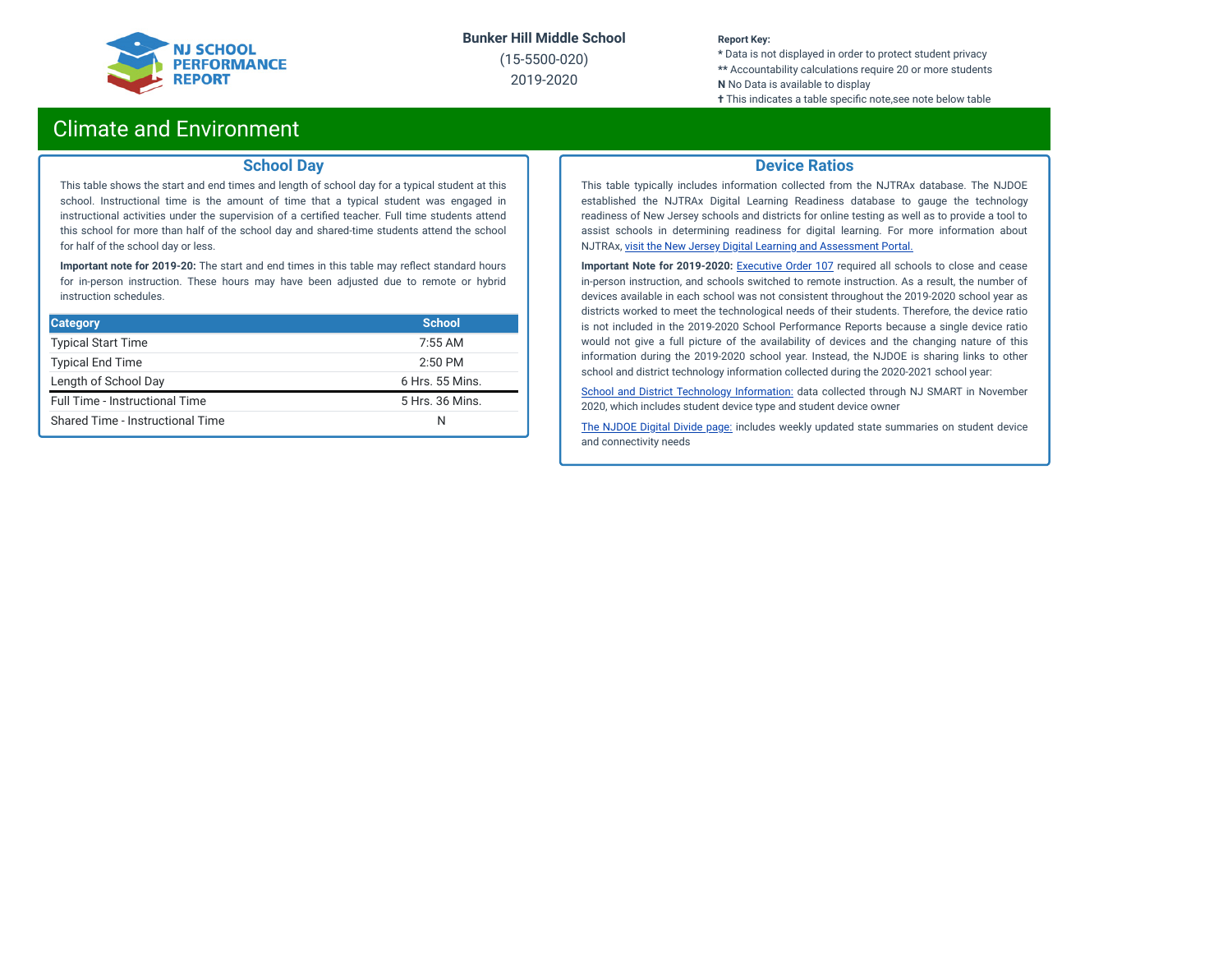

(15-5500-020) 2019-2020

#### **Report Key:**

**\*** Data is not displayed in order to protect student privacy **\*\*** Accountability calculations require 20 or more students **N** No Data is available to display **†** This indicates a table specific note, see note below table

## **Staff**

Staff data reflects teachers and administrators reported by districts at the beginning of the school year.

#### **Key terms for staff data:**

#### **Teachers:** All classroom teachers

Administrators: Principals, assistant principals, supervisors, coordinators, directors, and other central-office administrators, as well as superintendents and other district-level administrators Experience: Experience is based on information submitted by districts on all their staff members. For purposes of this report, the ESSA Educator Equity and federal reporting requirements, NJDOE has defined teachers as "inexperienced" if they have fewer than four years of prior experience in a given district. The tables below report on "experienced" teachers and administrators for federal reporting purposes. Out-of-Field: A teacher is labeled "out-of-field" if they are potentially teaching outsdie their area of certification. This could occur if the teacher cannot be found in the NJDOE's certification system, if their job code does not match their certification, of if the teacher has an expired certificate.

#### **Teachers – Experience**

This table shows information about the experience of teachers assigned to this school and across the state. No teachers in New Jersey are teaching under emergency or provisional credentials as defined the United States Department of Education. The number of out-of-field teachers is the number of teachers who are potentially teaching outside of their area of certification.

|                                                                              | <b>Teachers Teachers</b> |         |  |
|------------------------------------------------------------------------------|--------------------------|---------|--|
| <b>Category</b>                                                              | in School in State       |         |  |
| <b>Total Number of teachers</b>                                              | 59                       | 119,170 |  |
| Average years experience in<br>public schools                                | 16.1                     | 12.3    |  |
| Average years experience in<br>district                                      | 14.1                     | 11.0    |  |
| Percentage of Teachers with 4 or<br>more years experience in the<br>district | 96.6%                    | 75.8%   |  |
| Number of out-of-field teachers                                              |                          | 2.276   |  |

#### **Administrators – Experience (District Level)**

This table shows information about the experience of administrators assigned to this district and across the state.

| <b>Category</b>                                                                    | Admin. Admin.<br>in | in           |
|------------------------------------------------------------------------------------|---------------------|--------------|
|                                                                                    | <b>District</b>     | <b>State</b> |
| Total Number of administrators                                                     | 47                  | 9.574        |
| Average years experience in public<br>schools                                      | 19.7                | 16.2         |
| Average years experience in district                                               | 16.1                | 12.3         |
| Percentage of Administrators with 4<br>or more years experience in the<br>district | 87.2%               | 77.9%        |

#### **Student and Staff Ratios**

This table shows ratios of students and staff members in the school and district. Ratios for librarians, nurses, counselors, and child study team members are only reported at the district level because many staff in these jobs are assigned only to the district and not to individual schools.

| <b>Ratio</b>                                       | <b>School</b> | <b>District</b> |
|----------------------------------------------------|---------------|-----------------|
|                                                    | <b>Ratio</b>  | <b>Ratio</b>    |
| <b>Students to Teachers</b>                        | 10:1          | 11:1            |
| Students to Administrators                         | 284:1         | 154:1           |
| <b>Teachers to Administrators</b>                  | 30:1          | 14:1            |
| Students to Librarians/Media<br><b>Specialists</b> |               | 659:1           |
| Students to Nurses                                 |               | 604:1           |
| Students to Counselors                             |               | 279:1           |
| Students to Child Study Team<br><b>Members</b>     |               | 290:1           |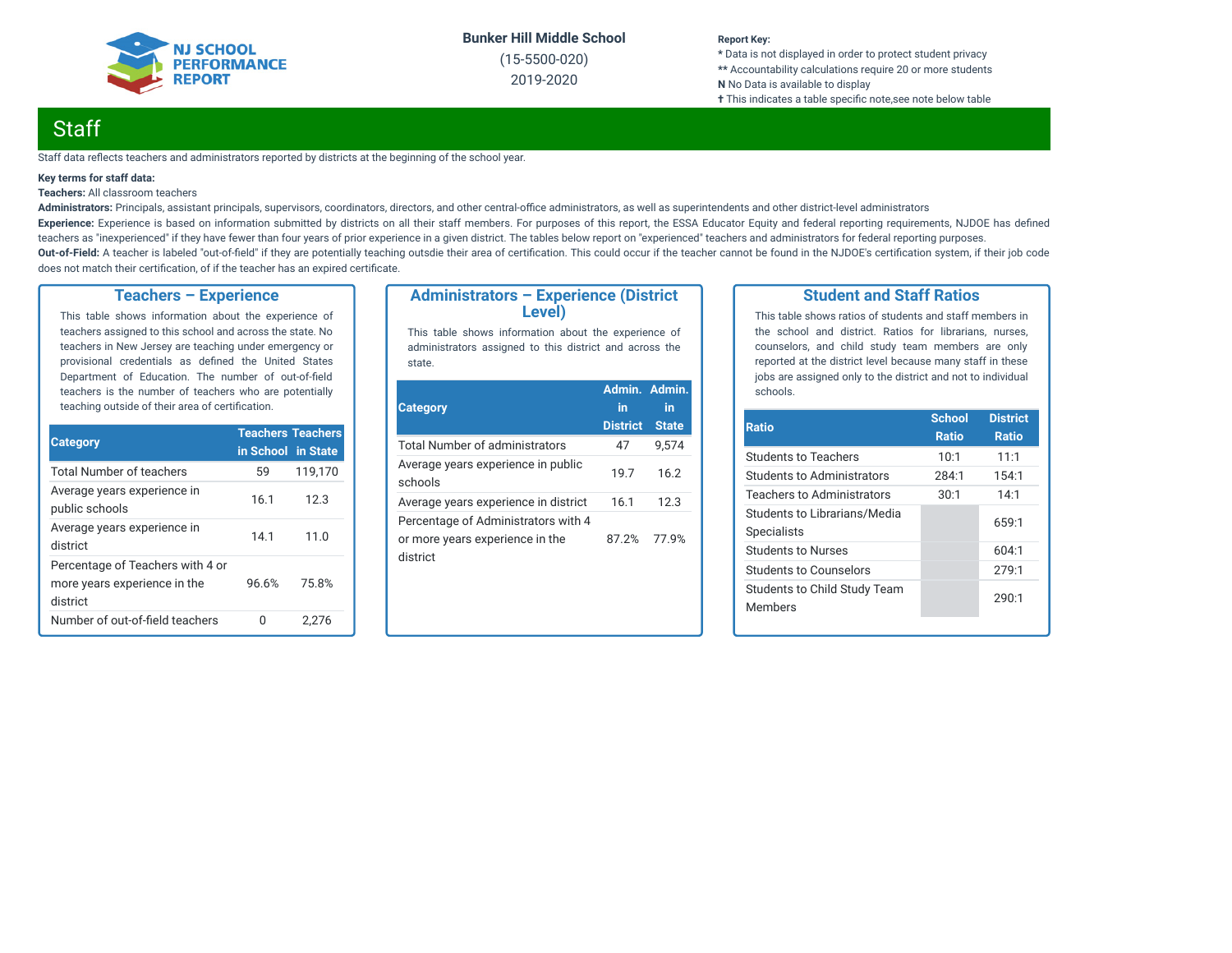

(15-5500-020) 2019-2020

#### **Report Key:**

**\*** Data is not displayed in order to protect student privacy **\*\*** Accountability calculations require 20 or more students **N** No Data is available to display **†** This indicates a table specific note,see note below table

## Staff

Staff data reflects teachers and administrators reported by districts at the beginning of the school year.

#### **Key terms for staff data:**

#### **Teachers:** All classroom teachers

Administrators: Principals, assistant principals, supervisors, coordinators, directors, and other central-office administrators, as well as superintendents and other district-level administrators Experience: Experience is based on information submitted by districts on all their staff members. For purposes of this report, the ESSA Educator Equity and federal reporting requirements, NJDOE has defined teachers as "inexperienced" if they have fewer than four years of prior experience in a given district. The tables below report on "experienced" teachers and administrators for federal reporting purposes. Out-of-Field: A teacher is labeled "out-of-field" if they are potentially teaching outsdie their area of certification. This could occur if the teacher cannot be found in the NJDOE's certification system, if their job code does not match their certification, of if the teacher has an expired certificate.

#### **Teachers and Administrators – Demographics**

This table compares the percentage of students, teachers, and administrators by gender and by racial and ethnic group. Note that 2019-20 is the first year that data was collected for nonbinary/undesignated gender and, as a result, the 2019-20 data may not be a true representation of the student or staff population. Additionally, to protect student privacy, gender percentages for 2019-20 are rounded to the nearest 0.5.

| <b>Category</b>                     | <b>Students in School</b> | <b>Teachers in School</b> | <b>Administrators in School</b> | <b>Students in State</b> | <b>Teachers in State</b> | <b>Administrators in State</b> |
|-------------------------------------|---------------------------|---------------------------|---------------------------------|--------------------------|--------------------------|--------------------------------|
| Female                              | 49.5%                     | 76.5%                     | 0.0%                            | 48.5%                    | 77.0%                    | 55.5%                          |
| Male                                | 50.5%                     | 23.5%                     | 100.0%                          | 51.5%                    | 23.0%                    | 44.5%                          |
| Non-Binary/Undesignated Gender      | 1%                        | 1%                        | 1%                              | 1%                       | 1%                       | $1\%$                          |
| White                               | 77.6%                     | 91.5%                     | 100.0%                          | 41.4%                    | 83.2%                    | 77.0%                          |
| Hispanic                            | 7.0%                      | 3.4%                      | 0.0%                            | 30.5%                    | 7.6%                     | 7.4%                           |
| <b>Black or African American</b>    | 7.6%                      | 3.4%                      | 0.0%                            | 15.1%                    | 6.6%                     | 14.1%                          |
| Asian                               | 4.6%                      | 1.7%                      | 0.0%                            | 10.2%                    | 2.1%                     | 1.2%                           |
| American Indian or Alaska Native    | 0.0%                      | 0.0%                      | 0.0%                            | 0.1%                     | 0.1%                     | 0.1%                           |
| Native Hawaiian or Pacific Islander | 0.4%                      | 0.0%                      | 0.0%                            | 0.2%                     | 0.1%                     | 0.1%                           |
| Two or More Races                   | 2.8%                      | 0.0%                      | 0.0%                            | 2.4%                     | 0.2%                     | 0.2%                           |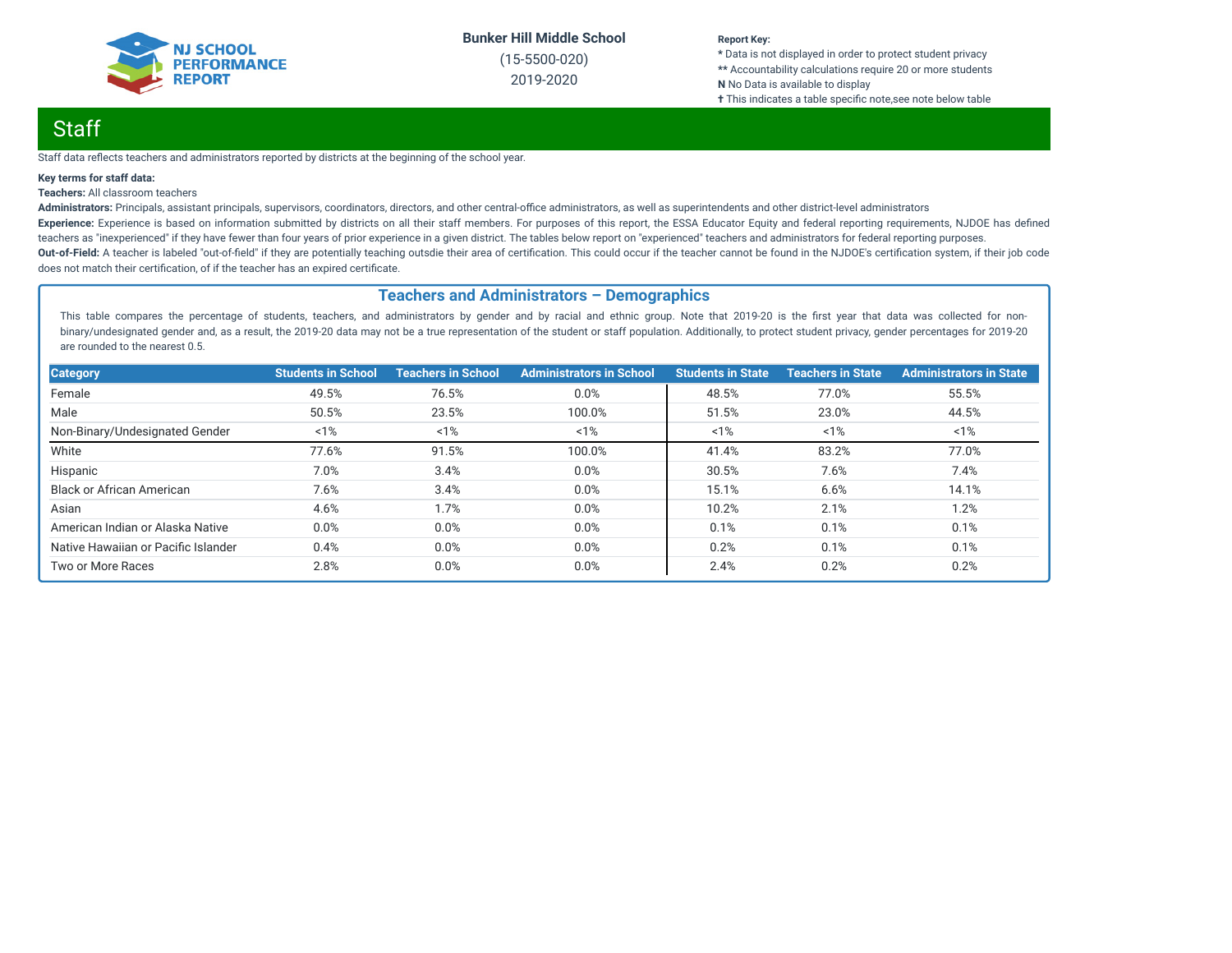

(15-5500-020) 2019-2020

#### **Report Key:**

**\*** Data is not displayed in order to protect student privacy **\*\*** Accountability calculations require 20 or more students **N** No Data is available to display **†** This indicates a table specific note, see note below table

## **Staff**

Staff data reflects teachers and administrators reported by districts at the beginning of the school year.

#### **Key terms for staff data:**

**Teachers:** All classroom teachers

Administrators: Principals, assistant principals, supervisors, coordinators, directors, and other central-office administrators, as well as superintendents and other district-level administrators Experience: Experience is based on information submitted by districts on all their staff members. For purposes of this report, the ESSA Educator Equity and federal reporting requirements, NJDOE has defined teachers as "inexperienced" if they have fewer than four years of prior experience in a given district. The tables below report on "experienced" teachers and administrators for federal reporting purposes. Out-of-Field: A teacher is labeled "out-of-field" if they are potentially teaching outsdie their area of certification. This could occur if the teacher cannot be found in the NJDOE's certification system, if their job code does not match their certification, of if the teacher has an expired certificate.

#### **Teachers and Administrators - Level of Education**

This chart shows the highest level of education attained by teachers and administrators. The Bachelor's category may include other degrees/certificates such as a Specialist's degree. Administrators are required to have a Master's degree or higher.



#### **Teachers and Administrators - One-Year Retention (District Level)**

This table shows the percentage of teachers and administrators assigned to this district in 2018-19 that were still assigned to this district in 2019-20. Staff who were not retained may have changed districts or no longer work for the state (including retirements).

| Job Type                                      | <b>District</b> | <b>State</b> |
|-----------------------------------------------|-----------------|--------------|
| 2018-19 Teachers: Same district 2019-20       | 89.3%           | 90.7%        |
| 2018-19 Administrators: Same district 2019-20 | 95.7%           | 87.8%        |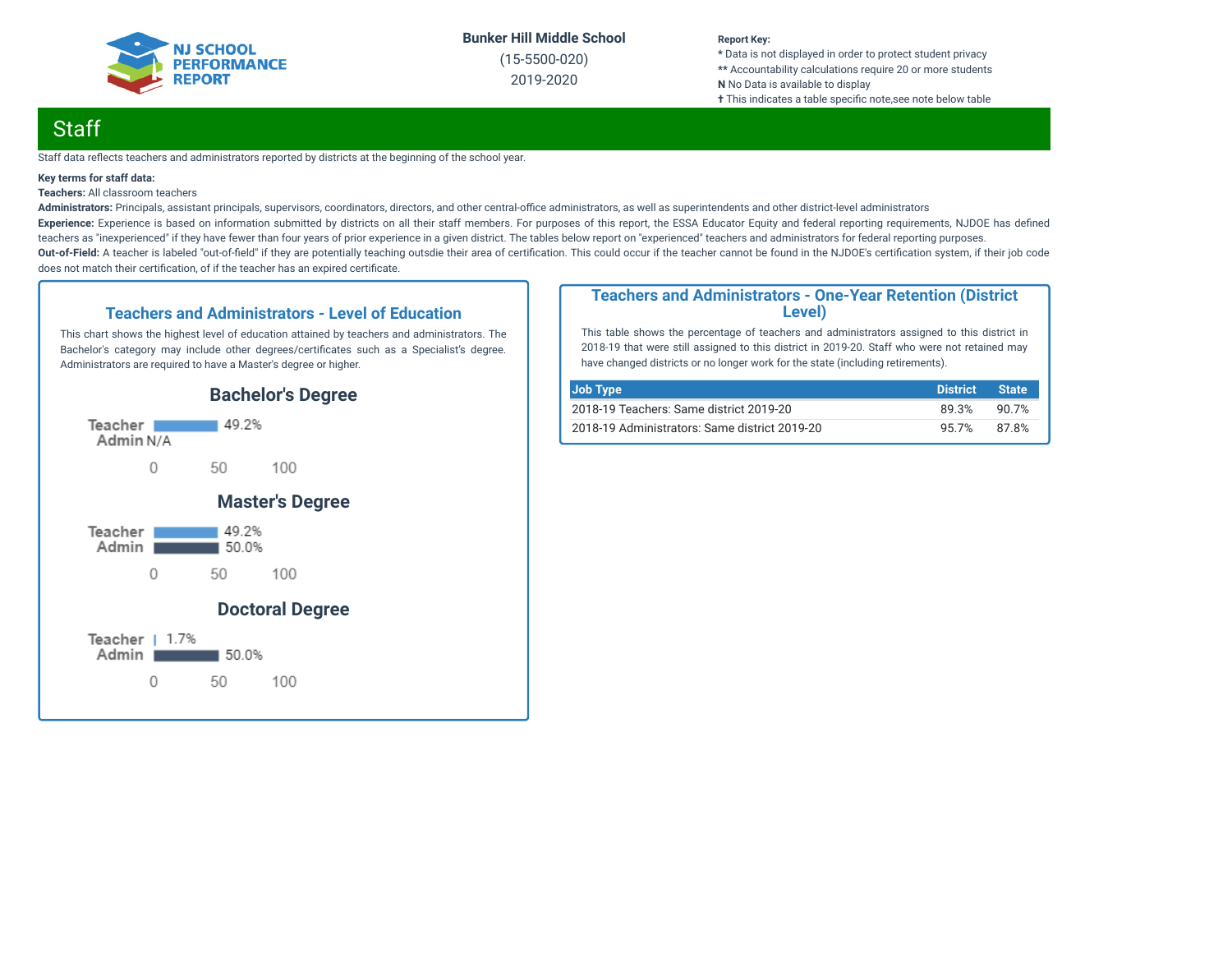

(15-5500-020) 2019-2020

#### **Report Key:**

**\*** Data is not displayed in order to protect student privacy **\*\*** Accountability calculations require 20 or more students **N** No Data is available to display

**†** This indicates a table specific note,see note below table

## Per-Pupil Expenditures

#### **Per-Pupil Expenditures by Source**

The link below produces a table summarizing the most recently available expenses for regular and special education students taught at schools in the district. The amounts shown include expenditures for instruction, support services, administration, operations and maintenance, and extra-curricular activities.

For more information regarding this table please refer to the guidance for school level reporting, which is available on the NJDOE webpage ESSA School Level Reporting [Information](https://www.nj.gov/education/finance/fp/af/essa.shtml). More in-depth information about district and charter school spending can be found in the User [Friendly](https://www.nj.gov/education/finance/fp/ufb/) Budget and the [Comprehensive](https://www.nj.gov/education/finance/fp/cafr/search/) Annual Financial Report (CAFR) and Auditor Management Reports (AMRs).

Please be aware that the total district expenditures represented in these reports are taken from audited district financial data, but the subsequent allocation of these resources to specific schools is not audited or otherwise verified by the New Jersey Department of Education. If you have specific questions about the assignment (or lack of assignment) of school-level amounts, please contact the district for additional information.

#### [Link to District Summary of 2019-20 School-Level Per Pupil Expenditures by Source](https://homeroom4.doe.state.nj.us/audsum/PpeReport?&did=5500&fileformat=html&reportname=PERFORMREPORT&fy=20)

An option to download all [school-level](https://homeroom4.doe.state.nj.us/audsum/PpeReport?&did=9999&fileformat=html&reportname=PERFORMREPORT&fy=20) summaries by district in one spreadsheet is also available. However, because districts have flexibility in how certain costs are allocated to individual schools, school-level costs should not be compared between schools in different districts.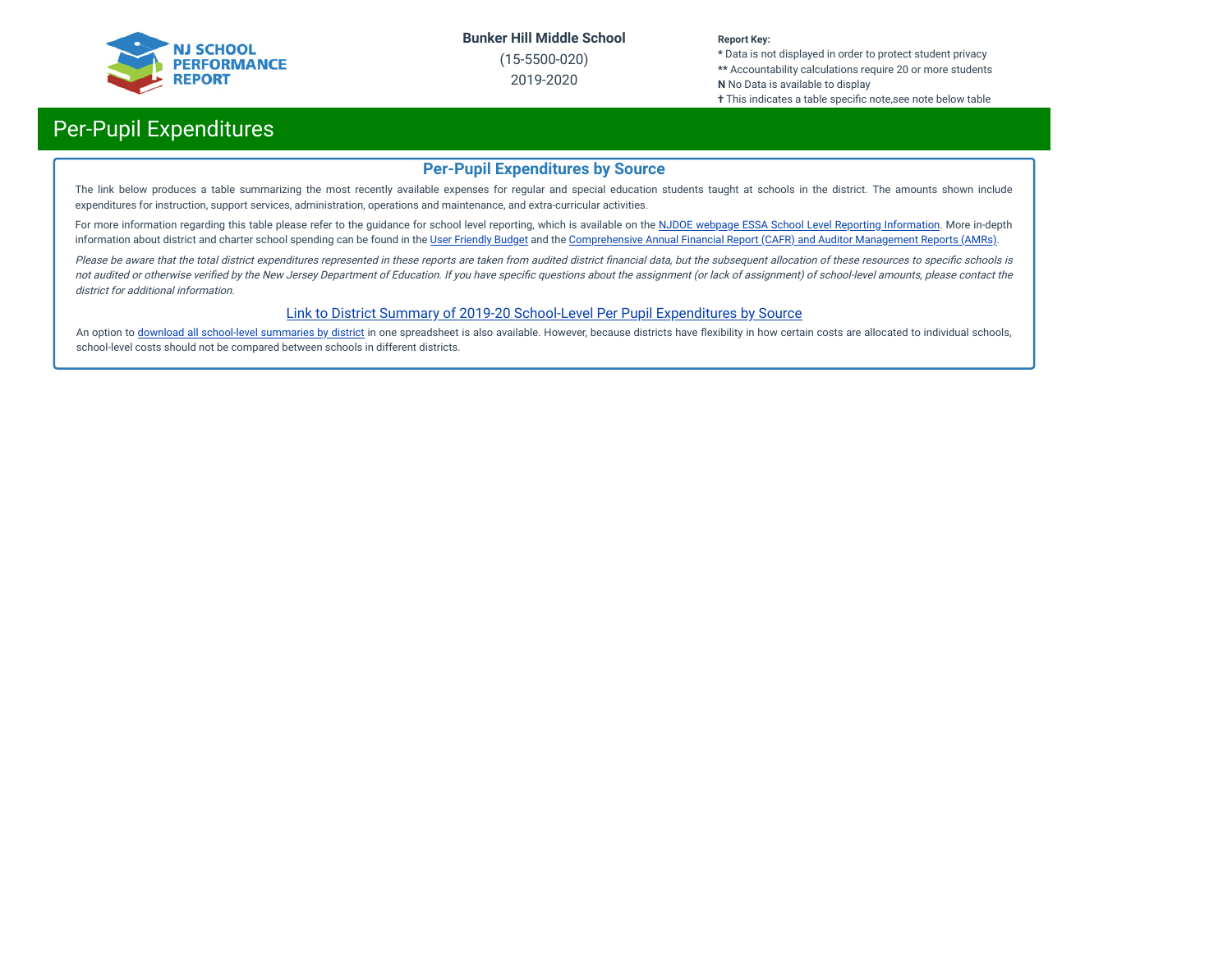(15-5500-020) 2019-2020

#### **Report Key:**

**\*** Data is not displayed in order to protect student privacy **\*\*** Accountability calculations require 20 or more students **N** No Data is available to display

**†** This indicates a table specific note,see note below table

## Accountability

#### **New Jersey's Every Student Succeeds Act (ESSA) Accountability System**

New Jersey's school accountability system identifies schools that are in need of [comprehensive](https://www.nj.gov/education/ESSA/plan/plan.pdf) and targeted support as required by the Every Student Succeeds Act (ESSA). Based on New Jersey's approved ESSA state plan, NJDOE will identify schools in the following four federal categories every three years:

- **Comprehensive Support and Improvement (CSI): Overall Low Performing:**
	- Schools with a summative score in the bottom 5% of Title I schools.
- **Comprehensive Support and Improvement (CSI): Low Graduation Rate:**
- High schools with a four-year graduation rate of 67% or less
- **Additional Targeted Support and Improvement: Low Performing Student Group (ATSI):**
	- Schools with one or more student group with a summative score that would be in the bottom 5% of Title I schools
- **Comprehensive Support and Improvement (CSI): Chronically Low Performing:**
	- o Title I schools identified as Additional Targeted Support and Improvement; Low Performing Student Group (ATSI) that are identified for three or more consecutive years, i.e. ATSI schools that do not meet exit criteria.
	- The NJDOE has not yet identified schools in this category as no ATSI schools have been in status for three or more years.

Annually, NJDOE will identify schools in the following federal category:

- **Targeted Support and Improvement: Consistently Underperforming Student Group (TSI):**
	- Schools with one or more students group that missed annual targets or standards for all indicators for two years in a row

For purposes of ESSA accountability, only schools and student groups with data for 20 or more students are included in calculations.

For more information about New Jersey's [accountability](https://www.state.nj.us/education/title1/accountability/progress/19/2018-19%20Statewide%20Progress%20toward%20Long-Term%20Goals.pdf) system, how indicator and summative scores were calculated, how federal accountability status is determined, and statewide progress toward long-term goals, see these [accountability](https://www.state.nj.us/education/title1/accountability/progress/20) resources.

Important Note for 2019-2020: Due to the COVID-19 pandemic, New Jersey received a waiver from the United States [Department](https://www.nj.gov/education/covid19/news/docs/Accountability%20and%20School%20Identification,%20and%20Reporting%20Requirement%20Waiver%20Word.pdf) of Education (USED) in March 2020 to waive statewide assessment, accountability, and reporting requirements in the Elementary and Secondary Education Act (ESEA) for the 2019-2020 school year. This removes the requirement to:

- Calculate indicator scores and summative scores for the 2019-2020 school year;
- Measure progress toward long-term goals and measures of interim progress for accountability indicators for the 2019-2020 school year; and
- Identify schools for comprehensive and targeted support and improvement during the 2020-2021 school year (based on 2019-2020 data).

As a result of the March 2020 waiver, any school that was identified for comprehensive or targeted support and improvement during the 2019-2020 school year for support during the 2020-2021 school year will retain the same status for the 2021-2022 school year and continue to receive support and interventions from the NJDOE.

For the categories that are identified every three years, the last identification occurred in the 2018-2019 school year (based on 2017-2018 data) and the next identification was scheduled for the 2021-2022 school year (based on 2020-2021 data). Due to the COVID-19 pandemic and associated federal waivers, New Jersey has submitted a proposed addendum to New Jersey's consolidated state plan to delay the next identification until the 2022-2023 school year (based on 2021-2022 data) and also delay the exit of all currently identified schools to align with the next identification.

For the annual identification of schools for Targeted Support and Improvement: Consistently Underperforming Student Group, no schools will be identified during the 2020-2021 school year as a result of the March 2020 waiver. New Jersey has submitted a request to USED to waive the next identification in the 2021-2022 school year due to the lack of two consecutive years of data.

Because these requests to adjust exit dates are dependent on approval by USED, exit dates are not included in the 2019-2020 reports. Updated exit dates will be shared directly with districts when they are finalized. Check the [accountability](https://www.state.nj.us/education/title1/accountability/progress/20) resources page for current information.

The 2019-2020 Accountability Indicator Scores and Summative Ratings and Accountability Summary by Student Group tables will not be included in the report for 2019-2020 as these tables include indicator scores, summative scores, and progress toward long-term goals and those measures were waived under the March 2020 waiver.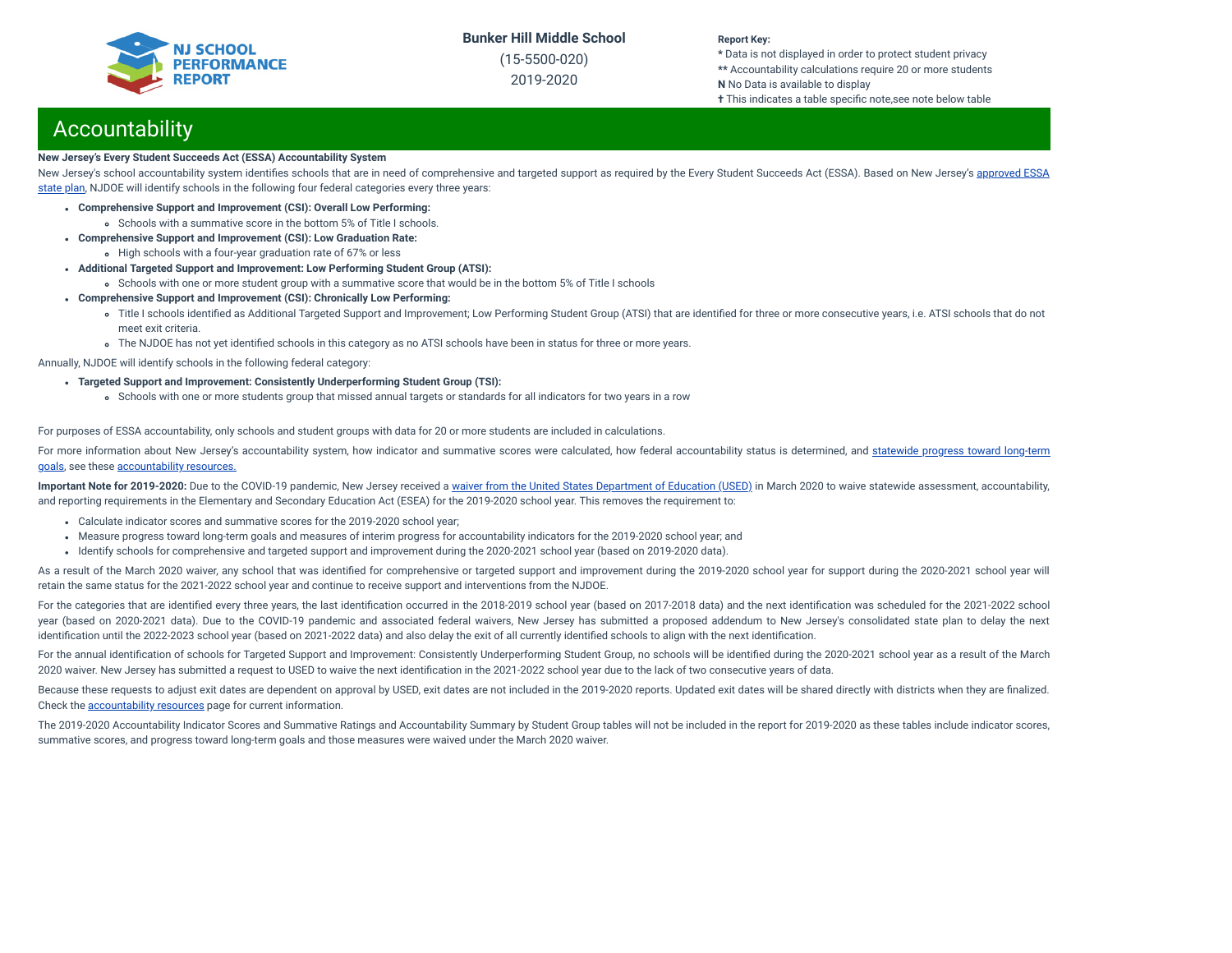

(15-5500-020) 2019-2020

#### **Report Key:**

**\*** Data is not displayed in order to protect student privacy **\*\*** Accountability calculations require 20 or more students **N** No Data is available to display

**†** This indicates a table specific note,see note below table

### Accountability

#### **ESSA Accountability Status**

The table below provides the school's federal school status for the 2021-22 school year, the category (or reason) for identification, the year the school is eligible to exit status, and, if applicable, the student groups identified for support. For additional information, the **NJDOE ESSA [Accountability](https://www.state.nj.us/education/title1/accountability/progress/20/) webpage** includes a list of all schools requiring [comprehensive](https://www.state.nj.us/education/title1/accountability/progress/19/CAP%20Comprehensive_Targeted_Schools.xlsx) or targeted support and improvement with the amount of School Improvement Aid (SIA) funds received and information on exit [criteria](https://www.state.nj.us/education/title1/accountability/progress/20/ESSAExitCriteriaDocument.pdf) for identified schools.

| Status for 2021-22 School Year                                   | Not in Status |
|------------------------------------------------------------------|---------------|
| Category of Identification                                       | n/a           |
| <b>Year Eligible to Exit Status</b>                              | n/a           |
| <b>Student Group Status: White</b>                               |               |
| <b>Student Group Status: Hispanic</b>                            |               |
| <b>Student Group Status: Black or African American</b>           |               |
| Student Group Status: Asian, Pacific Islander, Native Hawaiian   |               |
| Student Group Status: American Indian or Alaska Native           |               |
| <b>Student Group Status: Two or More Races</b>                   |               |
| <b>Student Group Status: Economically Disadvantaged Students</b> |               |
| <b>Student Group Status: Students with Disabilities</b>          |               |
| <b>Student Group Status: English Learners</b>                    |               |

 $\dagger$  This flag is used if a school is identified for Comprehensive Support and Improvement, but one or more student groups met criteria for Targeted Support and Improvement.

#### **ESSA Accountability Progress**

The table below shows performance on each of New Jersey's ESSA accountability indicators for the last three years. ELA and Math Proficiency represent the percentage of students that met or exceeded expectations on statewide assessments (NJSLA/PARCC or DLM). ELA and Math Growth represent the median student growth percentile. Four- and five-year graduation rates represent the adjusted cohort graduation rates. Progress toward English Language Proficiency, which was first available in 2017-18, shows the percentage of English Learners that demonstrated the expected amount of growth on the ACCESS for ELLs 2.0 Assessment for English Language proficiency. Chronic absenteeism represents the percentage of students that were absent for 10% or more of the days enrolled during the school year.

| <b>ESSA Acountability Indicator</b>                                    | $2017 -$ | $2018 -$ | 2019- |
|------------------------------------------------------------------------|----------|----------|-------|
|                                                                        | 18       | 19       | 20    |
| <b>ELA Proficiency</b>                                                 | 58.8%    | 56.9%    |       |
| <b>Math Proficiency</b>                                                | 38.8%    | 43.4%    |       |
| <b>ELA Growth</b>                                                      | 38       | 34       |       |
| Math Growth                                                            | 39       | 41       |       |
| 4-Year Graduation Rate+                                                | N        | N        | N     |
| 5-Year Graduation Rate+                                                | N        | N        | N     |
| Progress toward English Language                                       | N        | N        |       |
| Proficiency                                                            |          |          |       |
| Chronic Absenteeism                                                    | 7.9%     | 8.3%     |       |
| 4. This debts about dhe wood social wastradies were formed and more to |          |          |       |

† This table shows the most recent graduation rate for reference, but accountability calculations for a given year use the prior year's graduation rate.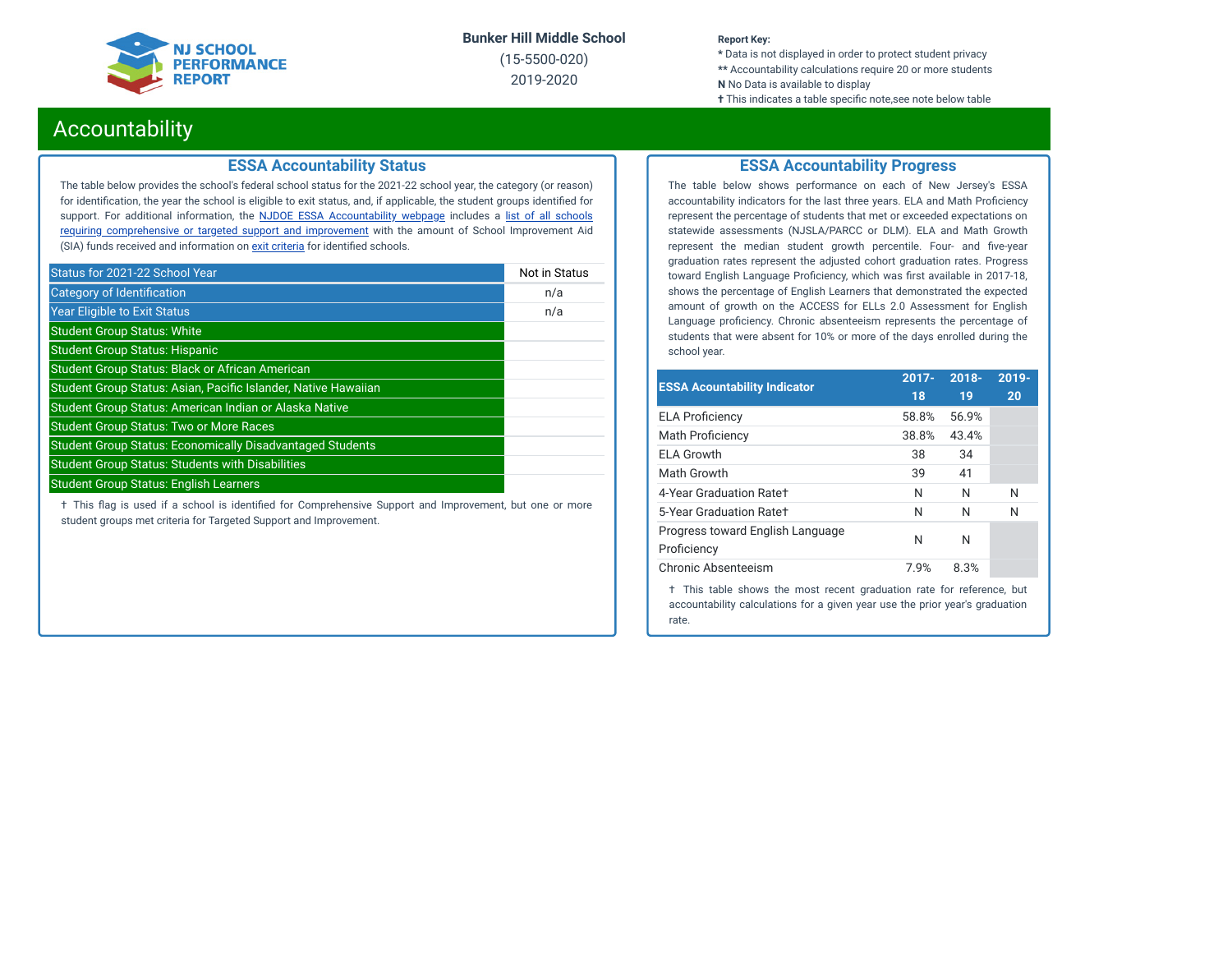

(15-5500-020) 2019-2020

#### **Report Key:**

**\*** Data is not displayed in order to protect student privacy **\*\*** Accountability calculations require 20 or more students **N** No Data is available to display **†** This indicates a table specific note, see note below table

## **Narrative**

This section allows schools and districts to share highlights, achievements, and other important information about programs, activities, and services that are offered in their own words. If there are questions about the information provided in the narrative section, please contact the school or district directly.



• New Jersey Future Ready School Status

- Incorporating the Learner-Active-Technology Infused Classroom to enrich instruction and differentiated instruction.
- Technology initiative where students use various digital platforms for learning to engage in 21st Century Learning.



The mission of the Washington Township Public Schools is to provide a safe, positive, and progressive environment that provides opportunity for all students to attain the knowledge and skills specified in the New Jersey Student Learning Standards at all grade levels, as to ensure their full participation in an ever-changing world as responsible, self-directed, and civic-minded citizens.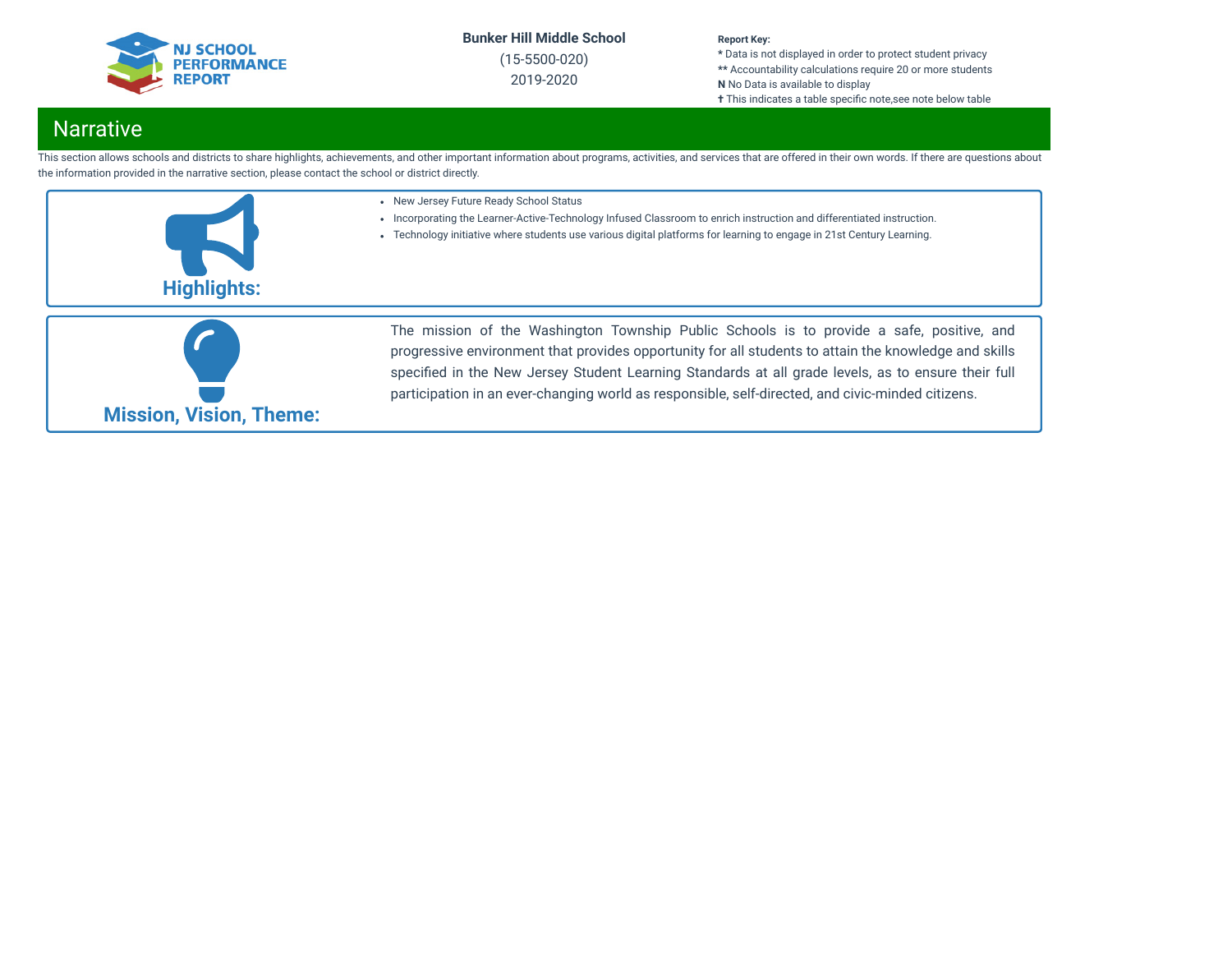

(15-5500-020) 2019-2020

#### **Report Key:**

**\*** Data is not displayed in order to protect student privacy **\*\*** Accountability calculations require 20 or more students **N** No Data is available to display **†** This indicates a table specific note, see note below table

## **Narrative**

This section allows schools and districts to share highlights, achievements, and other important information about programs, activities, and services that are offered in their own words. If there are questions about the information provided in the narrative section, please contact the school or district directly.



Our award winning music and drama departments compete in annual festivals. Receiving rankings of Outstanding and Superior, our programs are some of the best in the state. Students of the month are named for impressive character traits. Our Math, Science, History and Writing contest winners and are recognized by the community with awards. Teachers are recognized for innovative instruction. Our School has been recognized for character and technology education, and many other areas.



**Courses, Curriculum, Instruction:**

Students have the opportunity to experience advanced coursework at the middle level, including Advanced Math 7 & 8, Advanced Science 7 & 8, Advanced ESL, and Humanities. With the majority of our textbooks and resources online, students can access links to research, videos, and other authentic texts about any topic. Using these resources, our students identify real-world problems, study the trends, and create viable solutions that can be immediately implemented in our communities.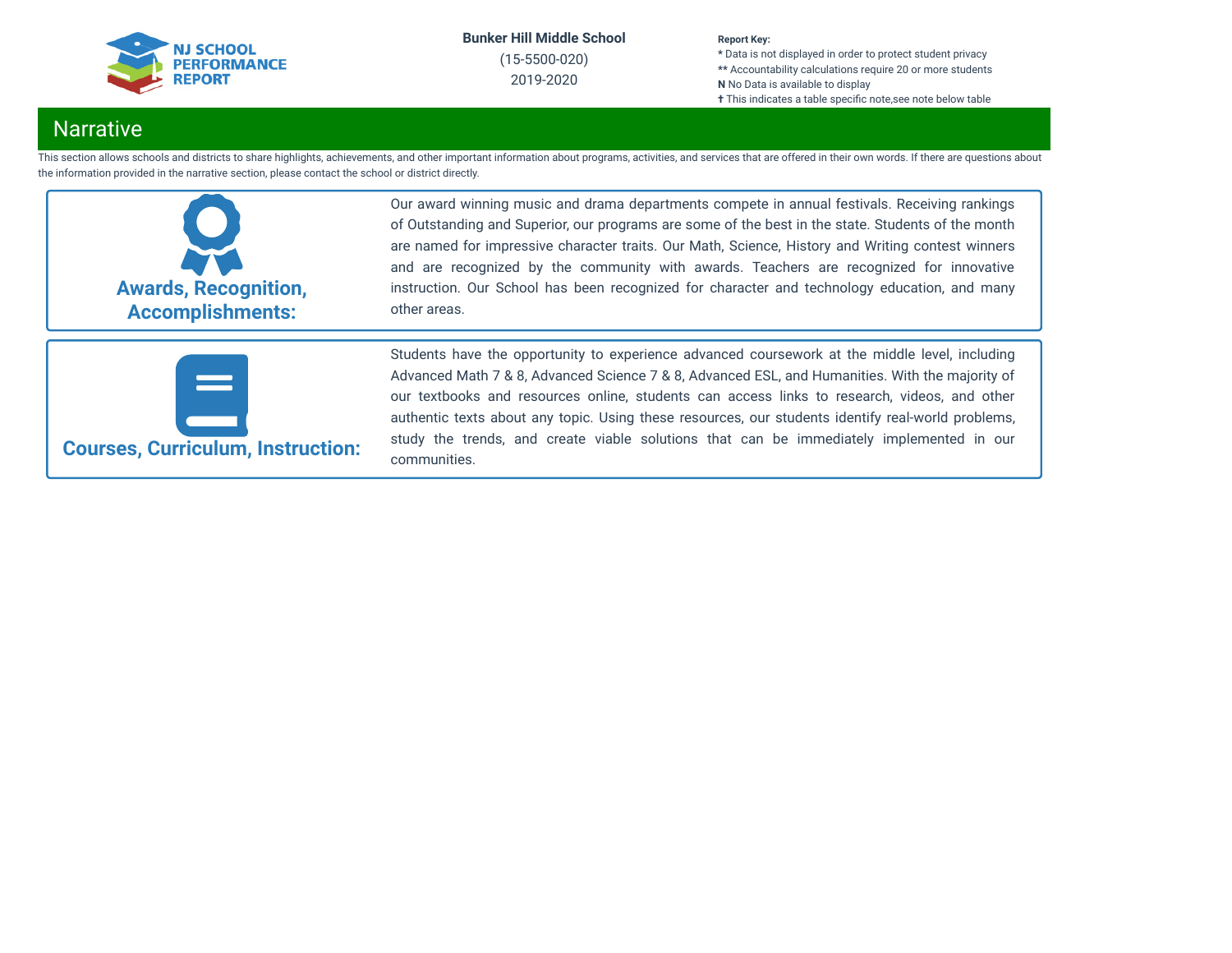

(15-5500-020) 2019-2020

#### **Report Key:**

**\*** Data is not displayed in order to protect student privacy **\*\*** Accountability calculations require 20 or more students **N** No Data is available to display **†** This indicates a table specific note,see note below table

## Narrative

This section allows schools and districts to share highlights, achievements, and other important information about programs, activities, and services that are offered in their own words. If there are questions about the information provided in the narrative section, please contact the school or district directly.

|                                    | Sports Offered: Basketball (Boys & Girls), Cross Country (Boys & Girls), Field Hockey (Girls), Soccer<br>(Coed), Wrestling (Boys)<br>Our Middle level Sports and Athletic programs also participate in Project Unify, a form of Special<br>Olympics which provides opportunities for our special needs population to participate alongside our                                                                                                                                                                          |
|------------------------------------|-------------------------------------------------------------------------------------------------------------------------------------------------------------------------------------------------------------------------------------------------------------------------------------------------------------------------------------------------------------------------------------------------------------------------------------------------------------------------------------------------------------------------|
| <b>Sports and Athletics:</b>       | athletes in areas such as track, bowling, basketball, and bacci ball. Unified sports provides a<br>atmosphere where all students have a chance to play as one team.                                                                                                                                                                                                                                                                                                                                                     |
| Vd<br><b>Clubs and Activities:</b> | We have 30+ clubs and activities. They include Band, Art Club, Chorus, Computer Club, Drama Club,<br>Engineering Club, Future Acts, Grade Level Class Councils, Orchestra, Panther Pride (OV), Paws for<br>Action, Stage Crew, Student Council, Tech Student Association, Yearbook, Adventure Club (BHMS),<br>Anime Club (BH), Future Teachers of America (BH), Photography club, School Musical, Peer<br>Leadership Club (CR), Newspaper, Prep Club, News Team, Greenhouse Club (BH), World Language<br>Cultures Club. |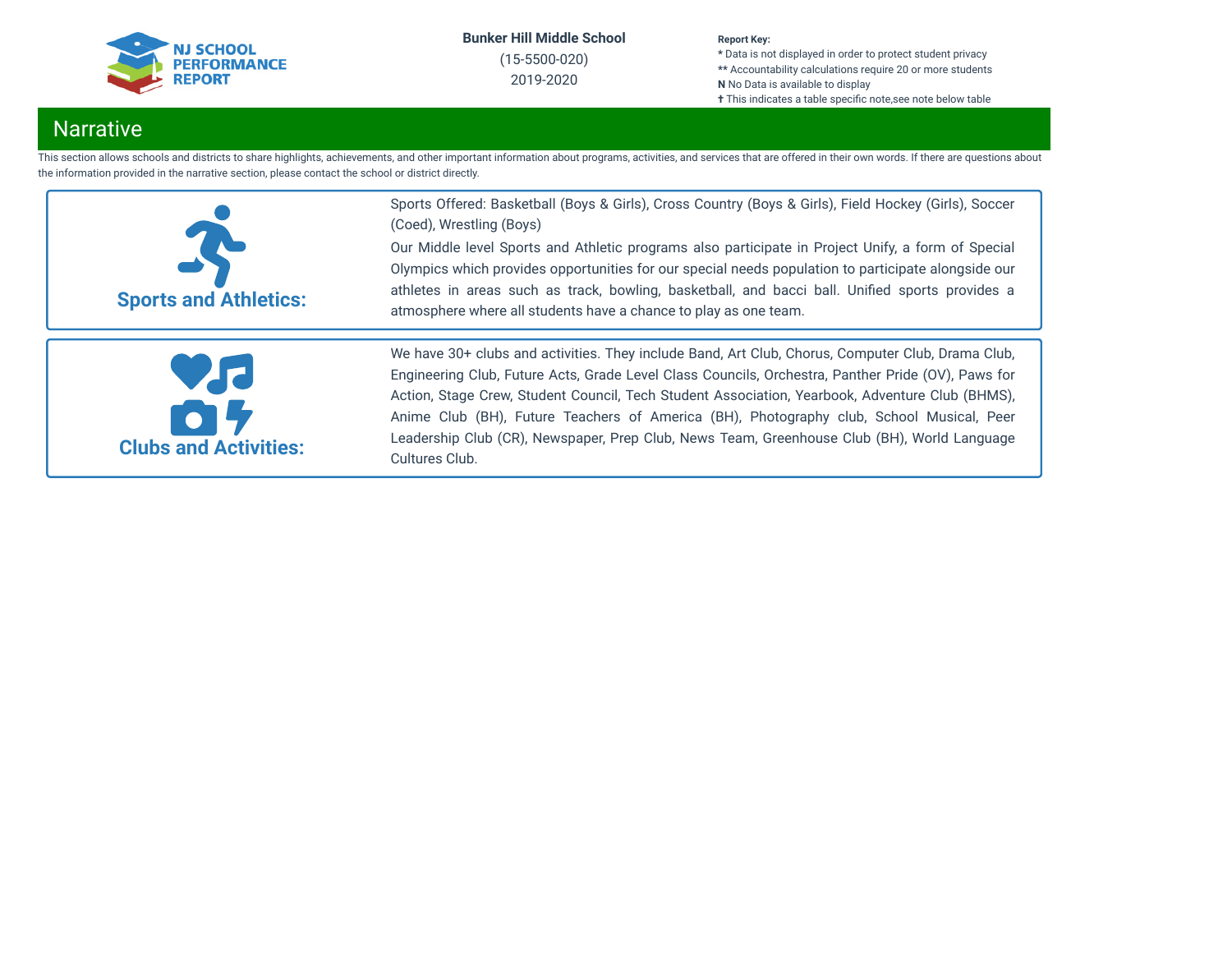

(15-5500-020) 2019-2020

#### **Report Key:**

**\*** Data is not displayed in order to protect student privacy **\*\*** Accountability calculations require 20 or more students **N** No Data is available to display **†** This indicates a table specific note, see note below table

## **Narrative**

This section allows schools and districts to share highlights, achievements, and other important information about programs, activities, and services that are offered in their own words. If there are questions about the information provided in the narrative section, please contact the school or district directly.



Students are supported academically throughout the school day. Our students participate each morning in the morning announcements broadcast ran by a faculty advisor and broadcast throughout the school daily. In addition, students can stay after school to participate in the Digits Math Academy ran by our Math faculty, or get extra help in any subject from their teachers.



Our Middle Level calendar supports many professional learning opportunities for our staff. ICR Planning, Observations, Achievement, NJSLA, Office 365, Technology, Blackboard, SAMR, Cultural Proficiency, Equity Literacy, Multi-Tiered System of Supports are among the topics currently being discussed. Weekly, teachers participate in Professional Learning Communities. Monthly, they participate in Department and Faculty meetings where students achievement is the lead topic.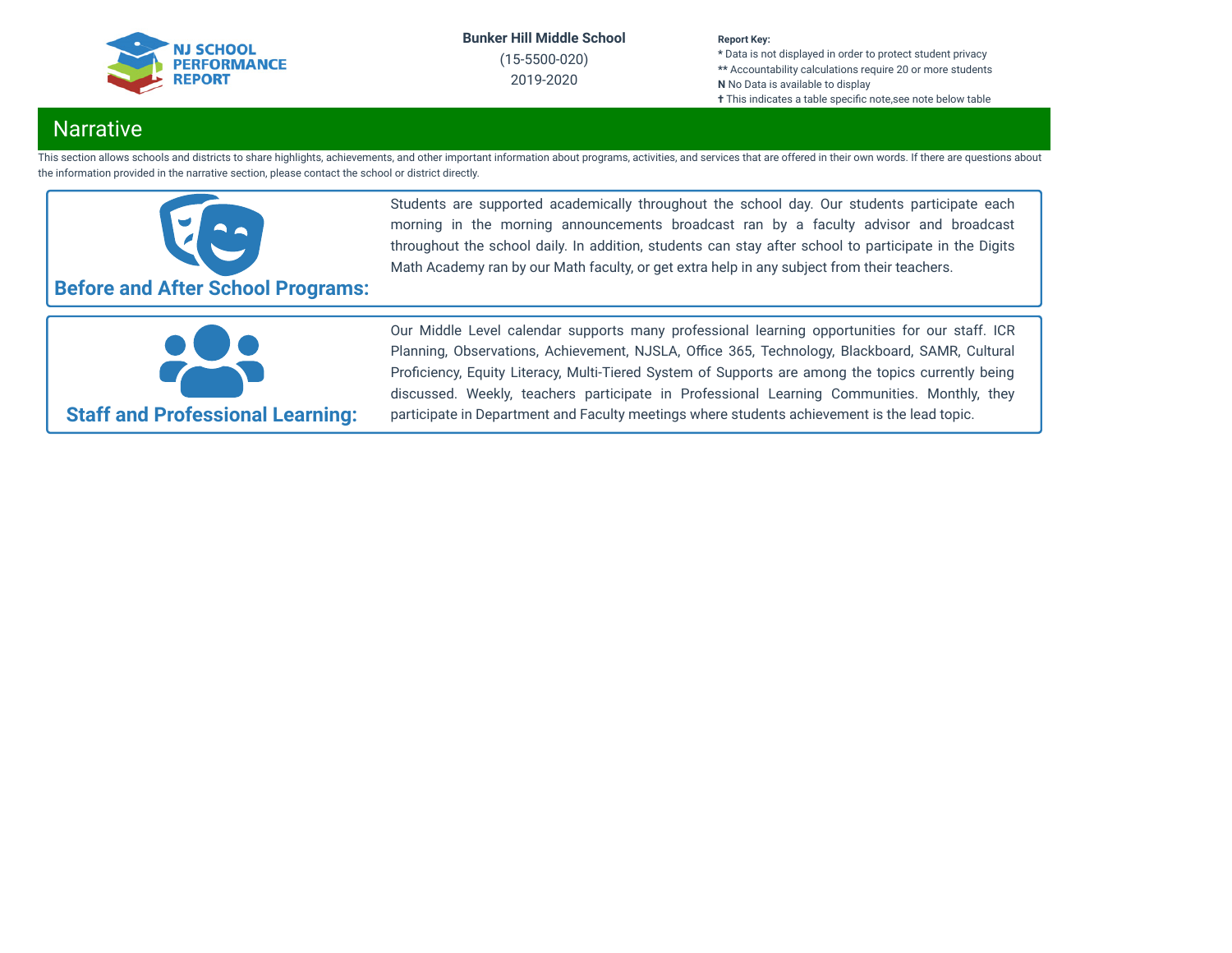

(15-5500-020) 2019-2020

#### **Report Key:**

**\*** Data is not displayed in order to protect student privacy **\*\*** Accountability calculations require 20 or more students **N** No Data is available to display **†** This indicates a table specific note, see note below table

## Narrative

This section allows schools and districts to share highlights, achievements, and other important information about programs, activities, and services that are offered in their own words. If there are questions about the information provided in the narrative section, please contact the school or district directly.



At the Middle Level, we begin preparing our students for College and Career Readiness. Using Naviance, students explore future programs that interest them, as well as begin to choose their high school courses they will need to reach their goals. State Assessments such as NJSLA and Benchmark Assessments such as STAR give educators the insight to make data driven educational decisions.



Student Supports range from academic to social/emotional. SAC and Guidance Counselors, Nursing Services, Character programs and our service projects support the S/E learner. Supplemental, Digits Academy/Math Club, Accelerated Reader, Moodle, Star Assessment, Office 365, IXL, Read 180, Just Words, Systems 44, Success Maker, Examnew, In-Class Resource, Basic Skills Instruction, ESL, and Advanced Courses support the acadmic learner.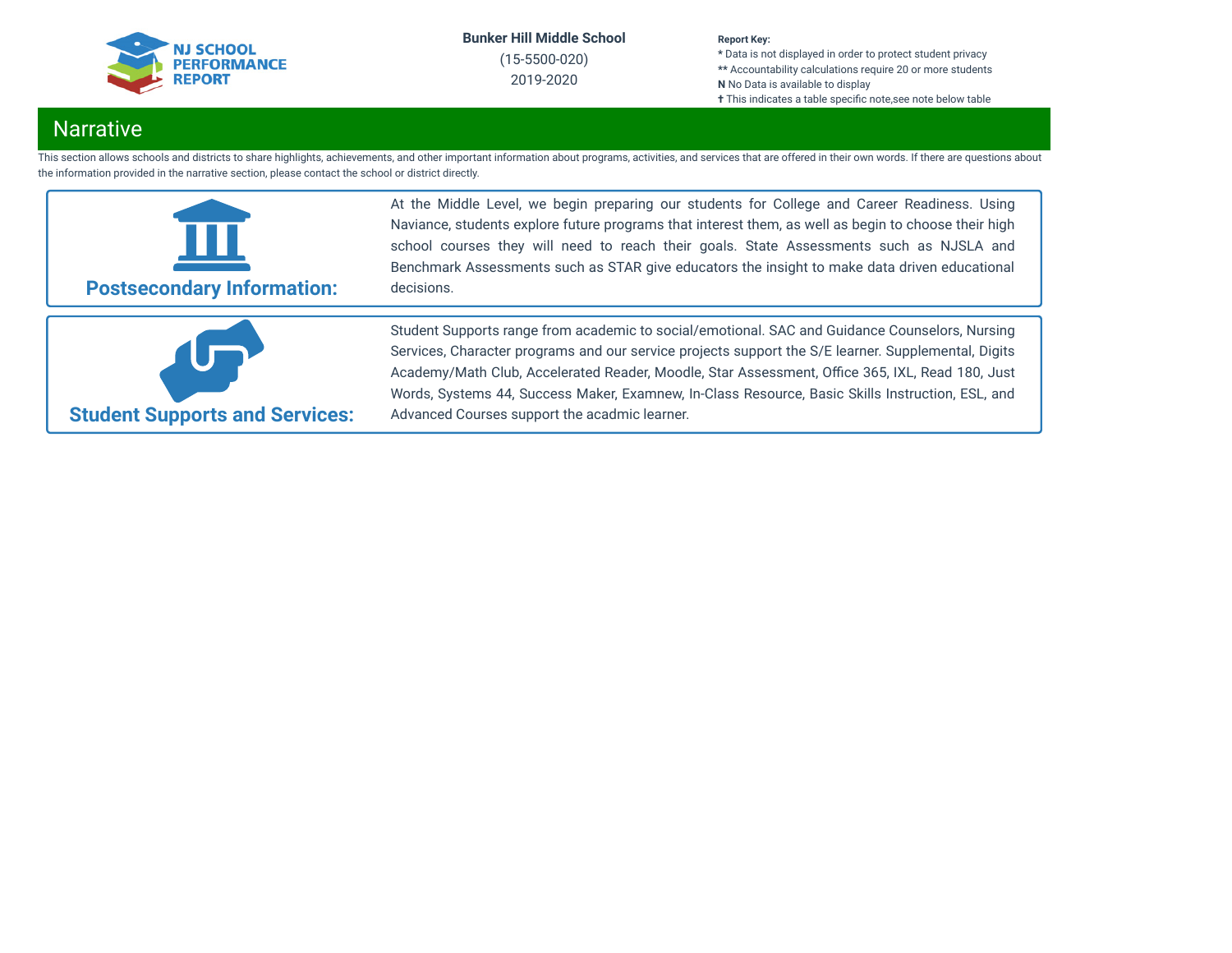

(15-5500-020) 2019-2020

#### **Report Key:**

**\*** Data is not displayed in order to protect student privacy **\*\*** Accountability calculations require 20 or more students **N** No Data is available to display **†** This indicates a table specific note, see note below table

## **Narrative**

This section allows schools and districts to share highlights, achievements, and other important information about programs, activities, and services that are offered in their own words. If there are questions about the information provided in the narrative section, please contact the school or district directly.



Our students' health and wellness are critical to their academic success. At the Middle Level, we offer many programs, such as CHIP, Free Eye Screenings, Fitness Club, and Gym/Recess. Through our Health and PE department, students get a comprehensive education about their fitness and nutrition. These lessons and activities are supported by our nursing staff, administration, and staff.



**Parent and Community Involvement:**

Parents are involved in virtually all aspects of our school. Family Technology Fairs in-person and online opportunities happen throughout the school year. Our parents participate on our school safety team, and support our Building Better People positive school climate program. Book Fairs, Career Days, Box Tops, Locker Works, Magazine Drives, and many more PTO events occur annually. Many parents can be found at any events where volunteers are needed.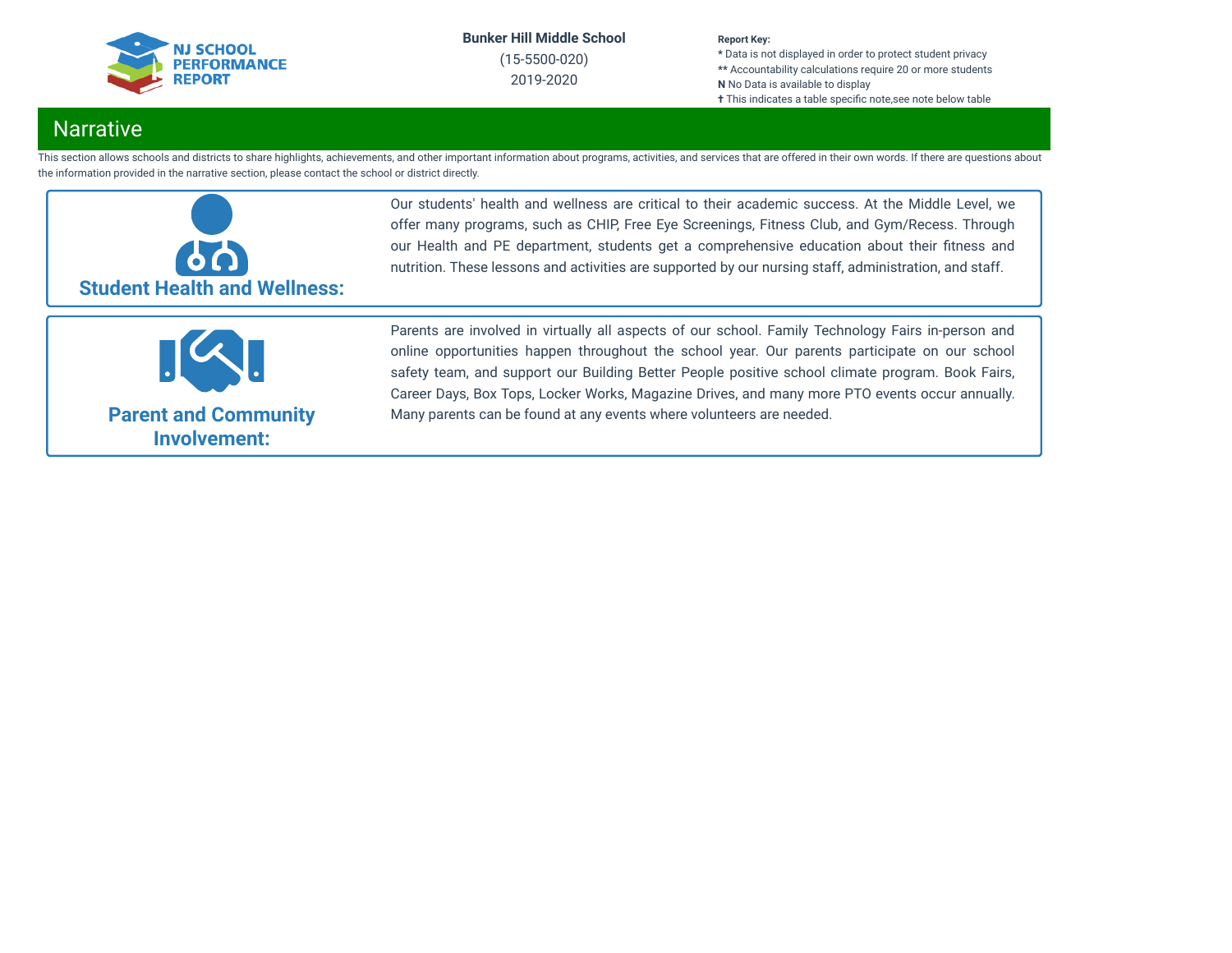

(15-5500-020) 2019-2020

#### **Report Key:**

**\*** Data is not displayed in order to protect student privacy **\*\*** Accountability calculations require 20 or more students **N** No Data is available to display **†** This indicates a table specific note, see note below table

## **Narrative**

This section allows schools and districts to share highlights, achievements, and other important information about programs, activities, and services that are offered in their own words. If there are questions about the information provided in the narrative section, please contact the school or district directly.



Is a Climate Survey Used: Yes; Who is surveyed: Students, Parents, Administrators, Teachers. Our School Climate Survey is collected annually from our staff, students, and parents. Results are shared in a variety of manners, including faculty and community meetings, school safety teams, state reporting, and community newsletters, Our results are collated and utilized to create individualized character, culture, and climate programs to continue to increase the positivity and productivity of our school.



The Middle Level enjoys state of the art facilities where students can learn specialized subject matter in a professional environment, including Next-Generation Science labs, Construction, Technology, and Visual/Performing Arts labs, and distance learning, Skype capable classrooms. Our Media Center is the hub of our research based authentic problem solving activities and projects. ELA classrooms have flexible seating, tables, student conference centers, and brand new classroom libraries.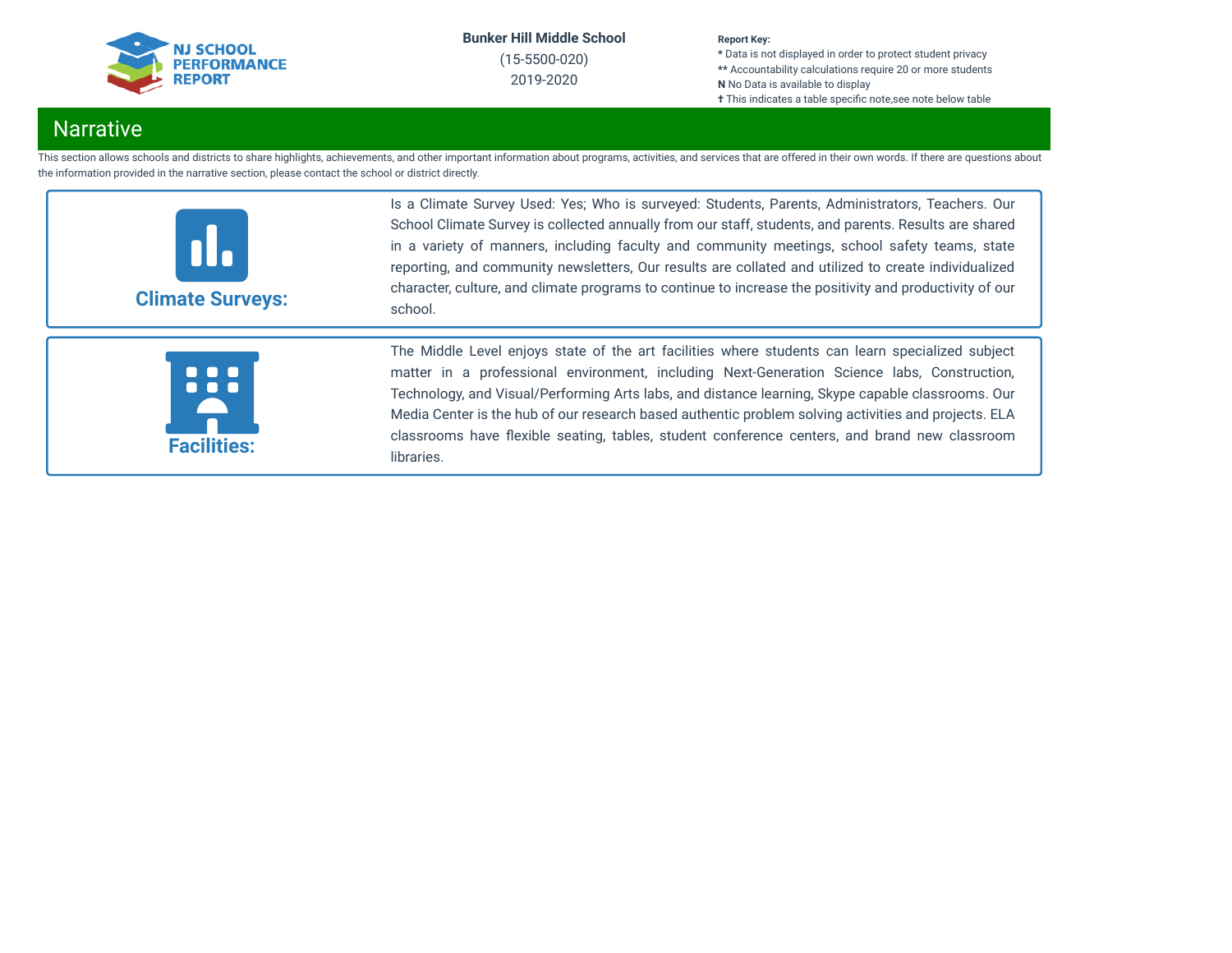

(15-5500-020) 2019-2020

#### **Report Key:**

**\*** Data is not displayed in order to protect student privacy **\*\*** Accountability calculations require 20 or more students **N** No Data is available to display **†** This indicates a table specific note, see note below table

## **Narrative**

This section allows schools and districts to share highlights, achievements, and other important information about programs, activities, and services that are offered in their own words. If there are questions about the information provided in the narrative section, please contact the school or district directly.



At the secondary level, a new grading and assessment policy was adopted in response to the challenges of remote learning. This new policy includes a formal redo and retake procedure, the elimination of compliance grading, and more meaningful formative assessment. In addition, multitiered interventions were put into place to help students become engaged and recapture their learning. This includes a progression of communications, beginning with the teacher, then the counselor and CST as appropriate, and finally an administrator. This system of interventions has been successful in improving student learning outcomes